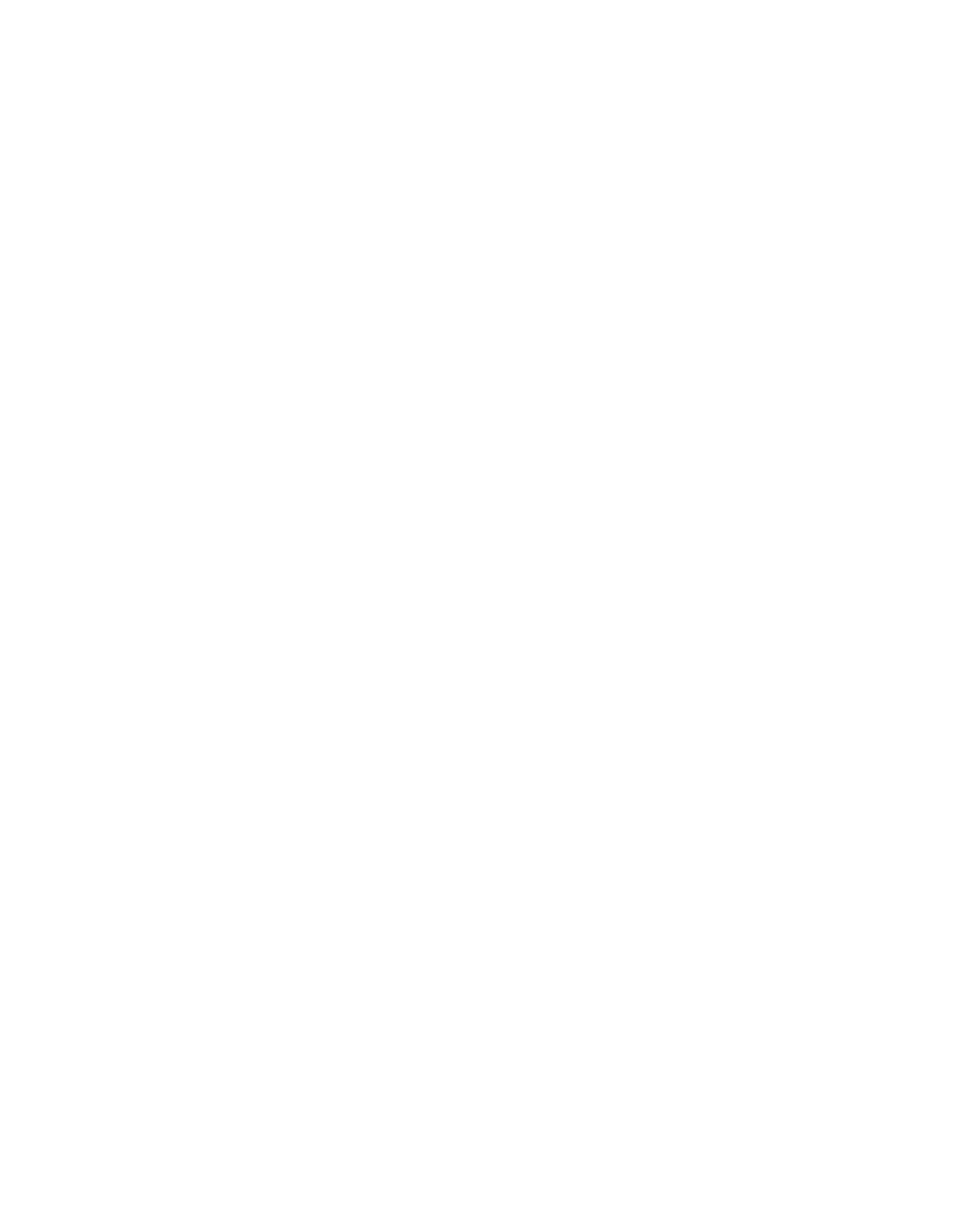## Executive Summary

Once again, Wall Street is on track to pay astronomical bonuses to its star traders, even as the rest of America is reeling from the devastation the banks have unleashed on the global economy. These billion-dollar bonuses come at our expense, have no rational justification, and only serve to destabilize the larger economy. It is time to rein in banker compensation to get the economy working for Main Street again and to prevent another global economic catastrophe in the near future.

**Bonus Bonanza on Wall Street.** Wall Street is at it again in 2010, after paying out all-time record bonuses last year. The top six banks alone are on track to pay out \$143 billion in bonuses and compensation this year, more than enough money to fill the entire \$130 billion budget gap for every state in the country for FY 2011. \$143 billion could create 3.6 million jobs if pumped directly into the economy. With just half of the money, the banks could reset the principals and interest rates on all underwater mortgages in the country to market rates, pumping \$73 billion into the national economy.

- Total bonuses and compensation at the top six banks are just shy of the record set in 2007, even when accounting for the recent bank mergers.
- Meanwhile, the size of the workforce at these six banks has shrunk significantly as a result of consolidation in the industry. As a result, average compensation per employee at the top six banks has actually jumped more than 10 percent from 2007.
- The bonuses have not trickled down to front-line bank workers, such as tellers and call center operators; thousands of whom have been laid off or seen their wages stagnate.
- 37 percent of every dollar the top six banks take in gets set aside for bonuses and compensation. Around the country, many state and local governments are having to close libraries, lay off workers, and cut vital neighborhood services because they are stuck in toxic deals with banks that are costing them millions. For every million they lose to Wall Street, a banker gets \$380,000 added to his paycheck.

**Money for Nothing.** It is a common myth that bankers are paid so well to reward them for the value they bring to their companies, which in turn grows the national economy. In reality, Wall Street's bonuses have actually created a financial sector that preys on the real economy. Bankers' billion-dollar payouts come from our pockets and put the entire economic system at risk.

- Bankers are middlemen and gamblers who make their billions by charging us exorbitant fees and by making speculative bets. Rather than producing anything of value to the real economy, they actually suck money away from Main Street and funnel it into their casinos on Wall Street. They make billions, but the pie gets smaller for the rest of us.
- There is little rhyme or reason to the bonuses that banks pay their top employees. Our study of compensation practices at the top banks shows there is no relationship between banker bonuses and performance.
- Runaway bonuses are not even good for the banks themselves. Wall Street's bonus structure promotes recklessness and excessive risk-taking, which has a destabilizing effect on banks and the larger economy.

**Taking Back the Economy.** Wall Street's bonus culture has kept Main Street from prospering for decades by diverting our nation's wealth to a fundamentally unproductive sector of the economy. It also incentivized bankers to take the excessive risks that eventually brought down the entire global economy. Now, while the rest of us are left cleaning up the bankers' mess, Wall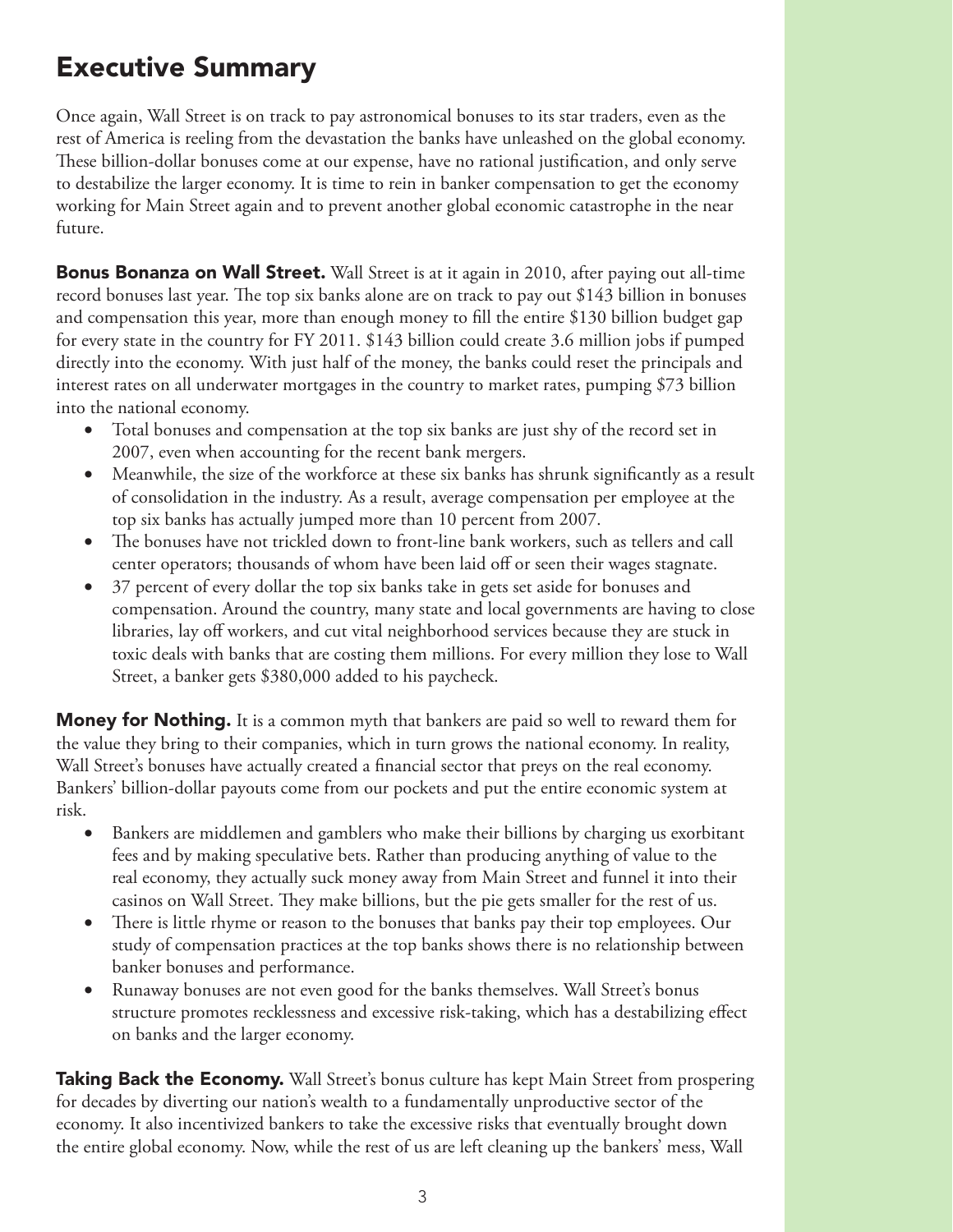Street is paying out billions to its star traders. Those billions could have funded a real economic recovery on Main Street. It is time to take back the American Dream from the greedy bankers who are holding it hostage, and to rein in runaway banker bonuses.

## Introduction

While ordinary Americans are suffering from foreclosures, layoffs and steep cuts in public services, the big banks are sucking up the nation's wealth and using it to award record bonuses to the same bankers that crashed the economy. By rewarding unproductive and destructive behavior, the Wall Street bonus culture has created a perverse system in which our national economy has become a slave to the masters of the universe, resulting in a massive transfer of wealth from Main Street to Wall Street.

This is highway robbery. Wall Street's billion-dollar bonuses come at our expense, have no rational justification and only serve to destabilize the larger economy. Banker compensation is a fundamental issue that must be addressed to prevent future crises and bring about a long-term, sustainable economy recovery for America's working families.

## Bonus Bonanza on Wall Street

Despite unleashing havoc on the global economy, Wall Street is once again getting ready to pay astronomical bonuses this year. The nation's six largest banks alone are on track to pay their bankers a staggering \$143 billion in bonuses, benefits and compensation ("bonus and compensation"), $^1$  more than enough to fill the \$130 billion $^2$  total budget gap for all 50 states in  $FY$  2011. If Wall Street pumped this money directly into the economy instead of paying it to its bankers, it could create 3.6 million new jobs, and lower the **unemployment rate by 2.3 percent.** Bank of America tops the list, with \$35 billion in bonuses and compensation set aside for its bankers.

| <b>Bank</b>              | 2010 Bonuses and<br><b>Compensation</b> |
|--------------------------|-----------------------------------------|
| <b>Bank of America</b>   | \$35.1 billion                          |
| Wells Fargo              | \$26.1 billion                          |
| JPMorgan Chase           | \$25.4 billion                          |
| Citigroup                | \$22.6 billion                          |
| Goldman Sachs            | \$17.5 billion                          |
| Morgan Stanley           | \$16.0 billion                          |
| <b>Total for Top Six</b> | \$142.7 billion                         |

**TABLE 1:** Bonuses and Compensation at the Top Six Banks (2010)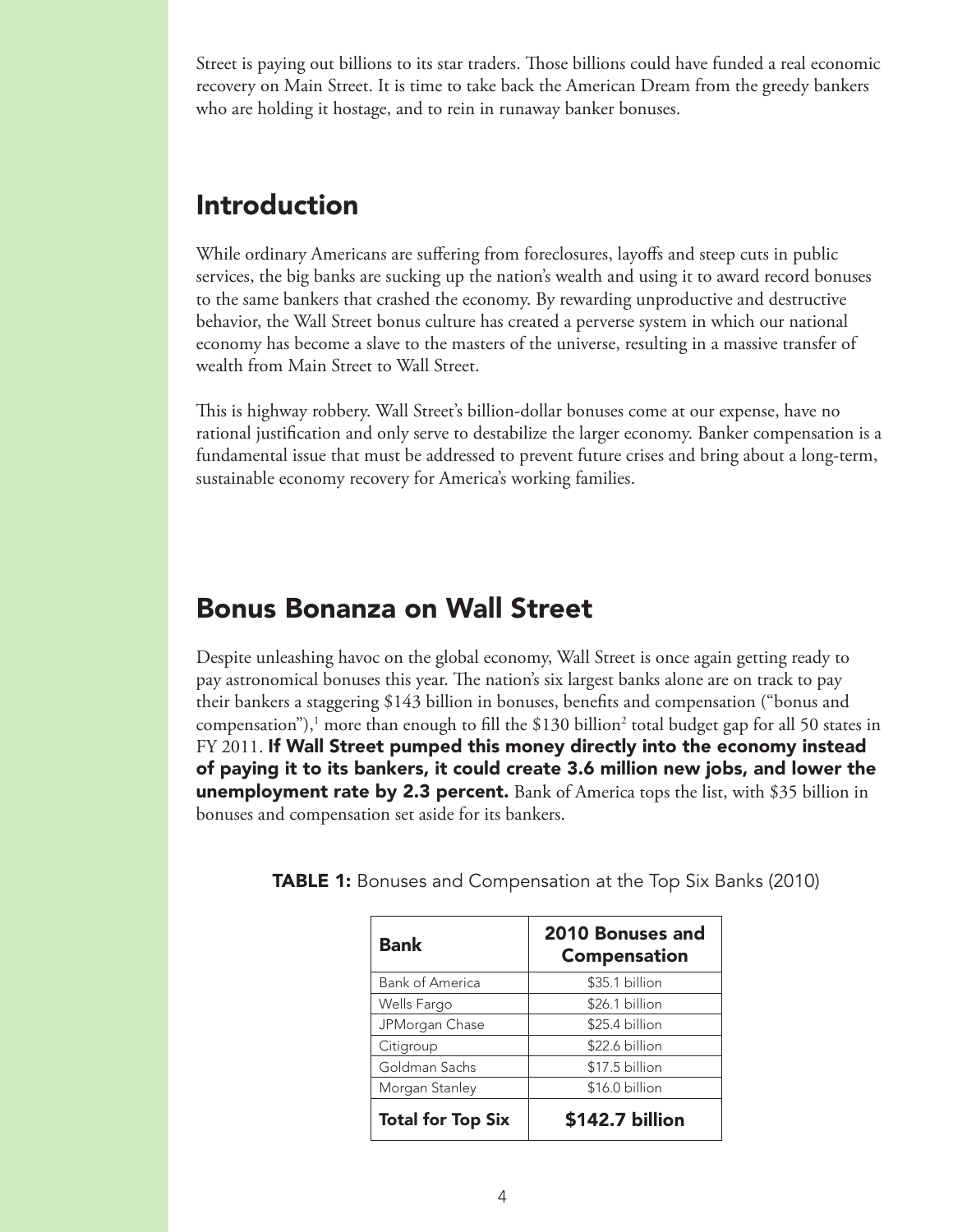

Even when controlling for recent acquisitions (Bank of America's purchase of Merrill Lynch and Countrywide; JPMorgan Chase's acquisition of Bear Stearns and Washington Mutual; and the Wells Fargo-Wachovia merger), 2010 compensation levels are near the high from 2007, when the six banks and the firms they have since acquired paid out \$146.8 billion. Meanwhile, the size of the workforce at these banks has shrunk 12 percent, as the banks have eliminated 158,800 jobs, which means fewer people are making more money than ever before.<sup>3</sup> Average compensation per employee at these banks jumped more than 10 percent from 2007 to 2010. At JPMorgan Chase, the jump was even higher—nearly 16 percent.

However, while Wall Street is set to reward its top executives and traders handsomely in 2010, rank-and-file workers continue to get squeezed. Even though total compensation at the top six banks is up 14 percent this year from 2008, average real hourly wages for nonsupervisory workers in financial services have remained flat, rising less than 1 percent between December 2008 and October 2010.4

Even during the boom years before the collapse, executives took home a disproportionate amount of pay. The top five executives at each of the six banks saw their average compensation more than double from \$9.8 million in 2001 to \$22.5 million in 2007.<sup>5</sup> The bonuses did not trickle down to front line bank workers, such as the tellers who saw their real wages increase only 5 percent between 1999 and 2009.<sup>6</sup> In fact, like other hardworking Americans, thousands of front-line bank workers have been laid off or actually had their pay cut since the financial collapse in 2008.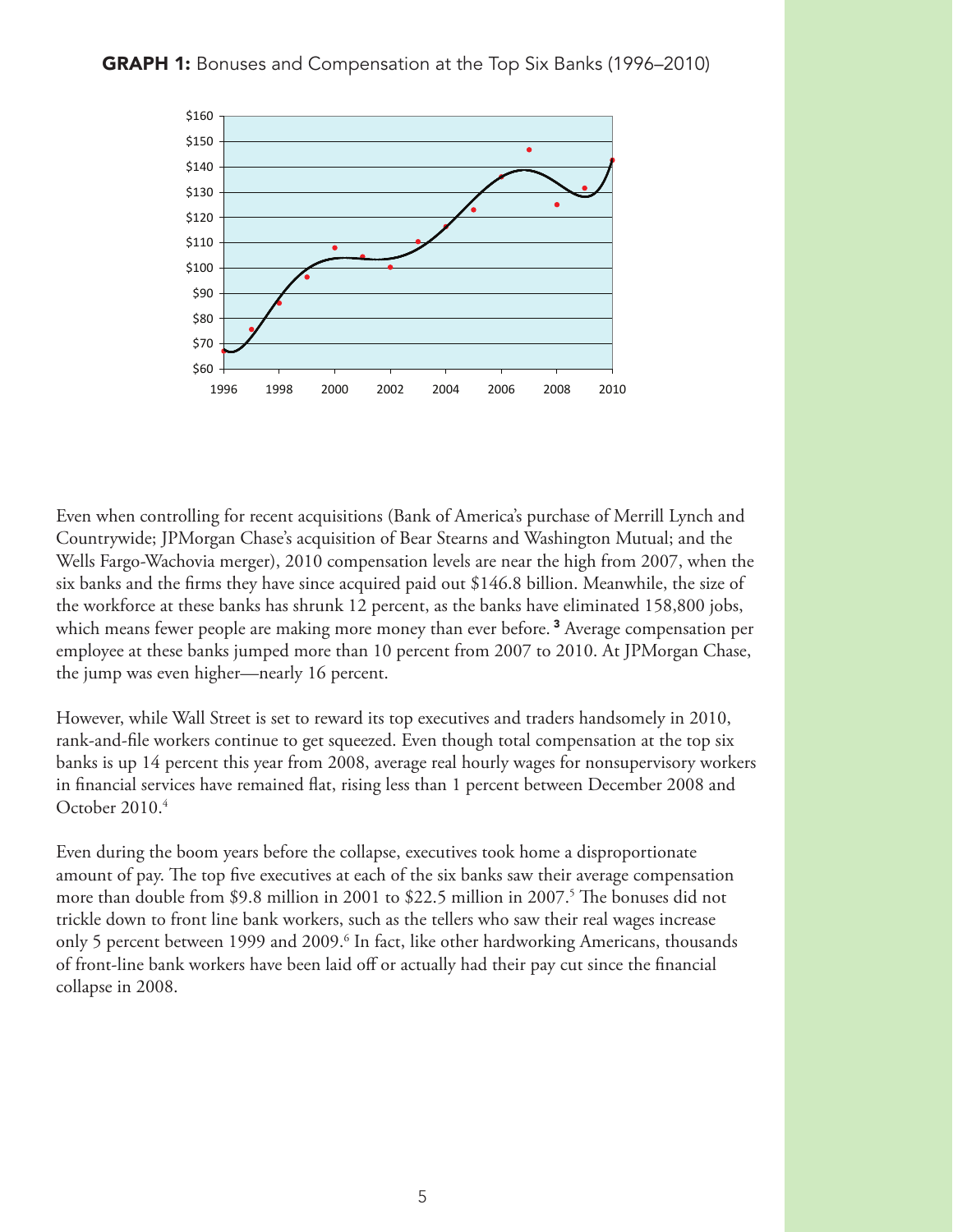Just Half of Wall Street Pay Could Solve the Housing

**Crisis** 

Five million families have lost their homes to foreclosure thus far during the financial crisis. Nine million are expected to go into foreclosure between 2009 and 2012.7 The foreclosure epidemic is no longer confined to just subprime borrowers or those at the fringes of the economy. As housing values continue to plummet and long-term unemployment becomes the norm, middleclass families with prime mortgages are becoming the new faces of foreclosure. With record unemployment and nearly a quarter of American homeowners under water with their mortgages, working families are losing their homes in record numbers.

Experts agree the most effective way to stop the tsunami of foreclosures is through permanent, sustainable loan modifications that reduce homeowners' mortgage principal *and* interest rates to market value. Across the country, some 11 million homeowners are \$766 billion under water with their mortgages. That means they owe \$766 billion more on their mortgages than their homes are worth. If the banks were to write down their principals to market value and to refinance them into 30-year, fixed-rate loans at market interest rates, it would pump **\$73** billion into the American economy every year for the next 30 years. Over the life of the new loans, it would save Americans more than \$2 trillion monthly mortgage payments. Homeowners could use this \$73 billion to increase spending, invest in their small businesses and help turn the economy around. It would be a \$73 billion annual stimulus, at no cost to taxpayers.

Moreover, the \$73 billion it would take to reset *all* underwater homeowners' principals and interest rates would be about half of the \$143 billion the top six banks alone are getting ready to pay in 2010 in bonuses and compensation. Even if the top six banks were to absorb the full cost of modifying all underwater mortgages in the country, they would still have \$70 billion left for bonuses and compensation. Instead of taking home \$12.6 million like he did last year,<sup>8</sup> JPMorgan Chase CEO Jamie Dimon would take home \$6.1 million. He would still be one of the highest paid men in America.

*Even if the top six banks were to absorb the full cost of modifying all underwater mortgages in the country, they would still have \$70 billion left over for bonuses and compensation.*

Since 1999, nearly 37 percent of all revenues at the top six banks have gone straight to bonuses and compensation (see Table 2). What does that mean? It means that 37 cents out of every dollar that we have paid the banks—in ATM fees, in credit card interest, in late fees—has gone toward fueling runaway banker pay. This is also true of state and local governments that do business with banks. In California, state and local governmental entities are losing more than \$540 million a year to banks on toxic deals known as interest rate swaps. \$199 million of that goes straight from taxpayers' pockets to banker pay. In Michigan, interest rate swaps are costing taxpayers \$132 million a year, and \$49 million of it goes straight to bankers' fat paychecks. Banks don't charge us billions in fees just to cover their own costs of providing us with services; they charge us billions more than they need because they put 37 cents of every dollar we pay them into their bonus and compensation pools. So while cities across the country are closing down libraries and making difficult choices about whether to lay off police officers or firemen, our tax dollars are funding big paydays on Wall Street.

From Our Pockets to **Theirs**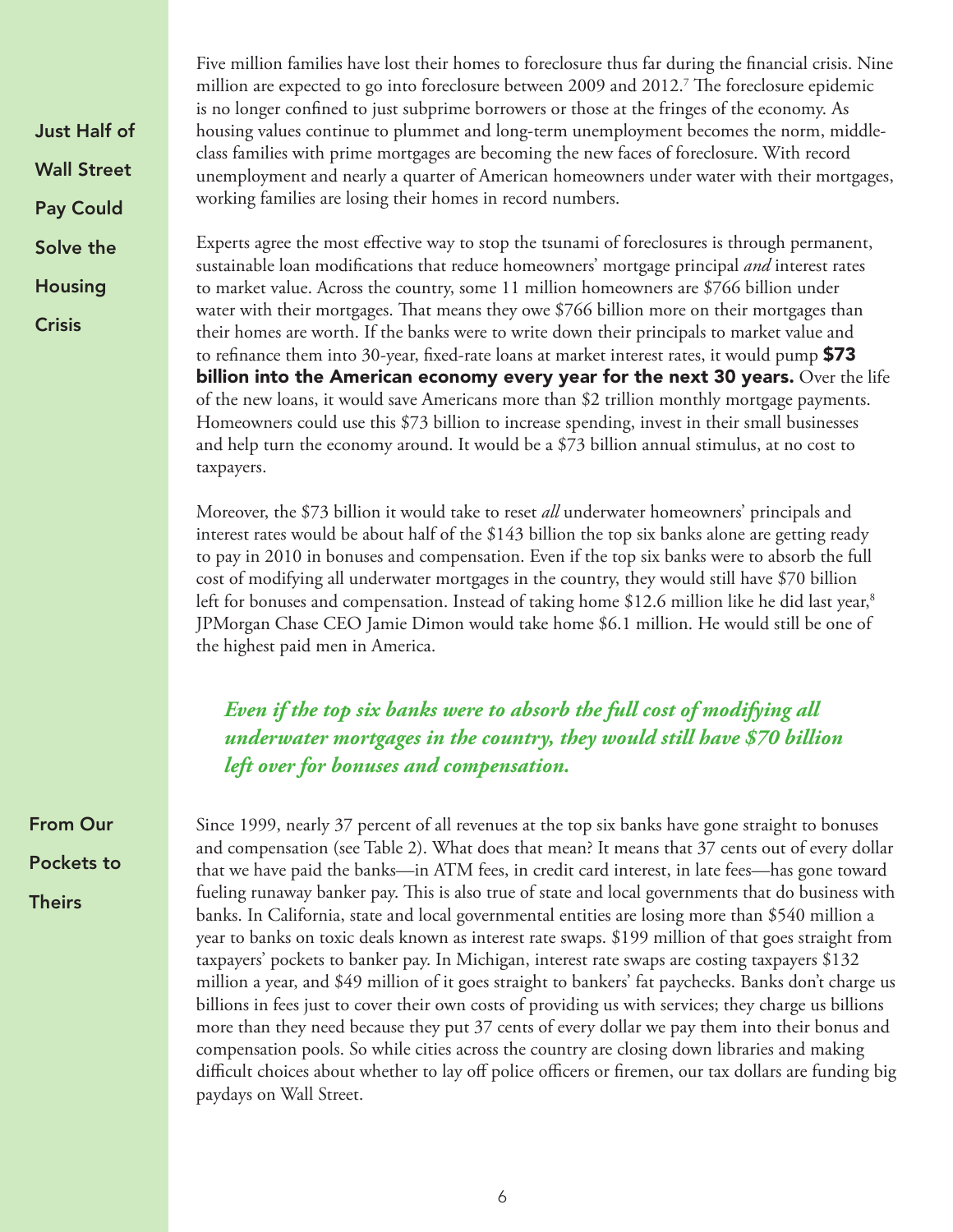Wall Street typically doles out bonuses in January. This year, however, banks such as Goldman Sachs seriously weighed paying its bankers in December so they would not have to pay higher taxes if the Bush tax cuts were allowed to expire at the end of 2010. $^{\circ}$  At the same time they are talking about making cuts to Social Security, Republicans in Congress are fighting hard to ensure the tax cuts are extended for the wealthiest 2 percent of Americans, an elite group that includes our big bank CEOs. U.S. Chamber Watch has estimated how much the CEOs of some of the biggest financial firms will save under the tax cuts.

| <b>Bank</b>              | <b>CEO</b>       | <b>Windfall from</b><br><b>Bush Tax Cuts</b> |
|--------------------------|------------------|----------------------------------------------|
| Goldman Sachs            | Lloyd Blankfein  | \$1.66 million                               |
| American Express         | Kenneth Chenault | \$1.33 million                               |
| JPMorgan Chase           | Jamie Dimon      | $$1.18$ million                              |
| <b>State Street Bank</b> | Jay Hooley       | \$1.07 million                               |
| Bank of New York Mellon  | Robert Kelly     | \$955,000                                    |
| Morgan Stanley           | John Mack        | \$926,000                                    |
| Charles Schwab           | Walter Bettinger | \$882,000                                    |
| Wells Fargo              | John Stump       | \$813,000                                    |
| Citigroup                | Vikram Pandit    | \$785,000                                    |

Even though most of the big banks returned TARP in 2009, their 2010 bonuses and profits were still based heavily on taxpayers' generosity. The \$700 billion TARP was just one of many bailout programs, and nowhere near the largest or most significant.<sup>11</sup> The Federal Reserve released data in December 2010 detailing \$3.3 trillion in emergency loans it made to banks during the economic crisis.12 In all, the banks received \$17 trillion in bailouts and backstops from American taxpayers. For example, big banks' trading profits are a direct result of the Federal Reserve's decision to use \$1.25 trillion of public money to buy mortgage-backed securities.<sup>13</sup> Banks are now using those profits to justify large bonuses. Furthermore, without taxpayer support, the banking industry would have collapsed in 2008,<sup>14</sup> and there would have been no money left for bonuses in 2009 or 2010.

**Wall Street bankers hiring a dwarf for an over-the-top bachelor party in Miami. Nieman Marcus selling out its 100 limited-edition \$75,000 Camaros in three minutes. Socialites dropping \$40,000 on a custom cell phone at a jewelry store in Chicago. An investment analyst at Goldman Sachs who hired hip-hop queen Lil' Kim to perform for 1,000 guests at his annual Halloween party last month.**

**What is this—2006?**

**Though the unemployment rate remains near 10 percent with millions of Americans about to run out of their jobless benefits, one in five Americans are using food stamps to buy groceries and small businesses are being forced to slash their work forces to stay alive, Wall Street's top bankers and wealthy investors are spending to excess, indulging their every whim.**

-*Huffington Post*, Nov. 24, 201015

The GOP's Gift to Wall Street

Banks Used Taxpayer-Backed Profits to **Justify** Bonuses

Happy Days Are Here Again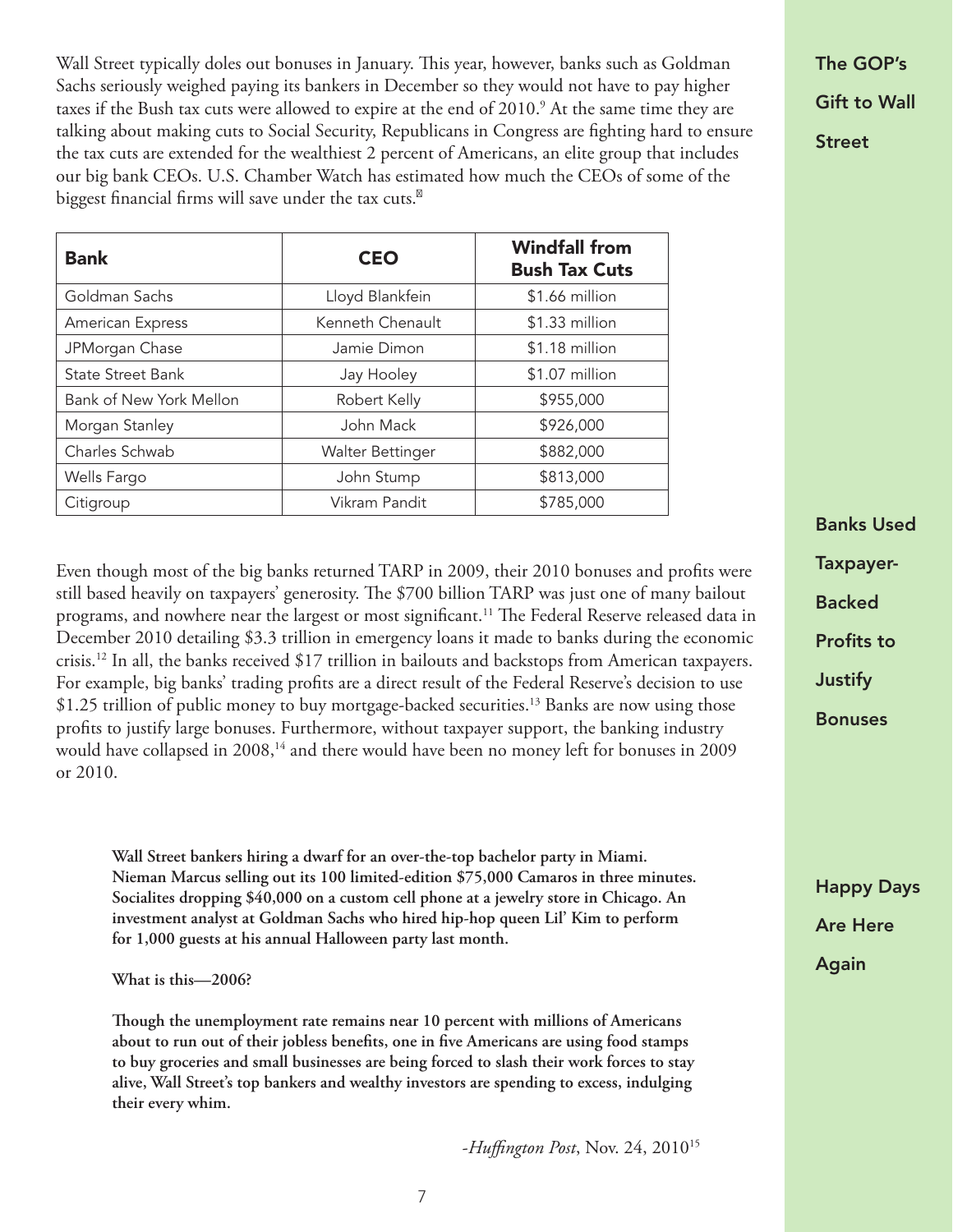## Money for Nothing

In November 2009, Goldman Sachs CEO Lloyd Blankfein told a room full of bankers in London that the firm's lavish and excessive compensation structure was justified because "The people of Goldman Sachs are among the most productive in the world."16 In 2010, even after their business practices helped throw the global economy into a freefall, Goldman employees will take home an estimated \$513,118 in compensation on average. Meanwhile, median income for American workers was \$28,365 as of 2009.<sup>17</sup> If you apply Blankfein's logic, Goldman employees took home more than 18 times as much as the median American worker because they are more "productive."

Bankers' bonuses at Goldman and other banks are often justified as necessary to retain the top talent. Bankers, we are told, make so much money because they have a special skill set that helps their companies make billions in profits, and in turn grows our national economy. This is simply not true. A closer look demonstrates that (1) the modern financial sector consists primarily of middlemen who make their money, not by producing anything valuable, but by taking money from the rest of us and using it to make risky bets; (2) there is no relationship between banker bonuses and performance and that Wall Street rewards failure just as handsomely as it does success; and (3) the big banks' bonus structure actually encourages reckless behavior that puts the entire global economy at risk.

#### The "Most Productive" People in the World

So what is it that Blankfein's "most productive" people in the world actually produce that justifies Goldman's outrageous bonuses? Automakers make our cars. Farmers grow our food. Construction workers build our homes. Janitors clean our offices. Doctors and nurses provide us with healthcare. They are all productive members of our society and the work they do has value in the real economy.

The largest parts of the financial sector, however, do not actually produce anything. At this point a very small portion of money is actually made in the traditional business of lending money to the drivers of the real economy. Instead, banks bring in large amounts of money by creating and selling exotic financial products, and through fees they attach to consumer banking and even public finance. Much of this money never gets reinvested into the real economy and just cycles through from one Wall Street firm to another. As the American economy has grown more dependent on finance, we have seen a big transfer of wealth from Main Street to Wall Street.

Historically, when the real economy did well, so too did Main Street. Until about 30 years ago, corporate profits were firmly rooted in the goods and services produced by workers. Because workers were compensated fairly for their labor, they could afford to buy these same goods and services as consumers, thus creating a demand that stimulated the economy. This cycle, in which workers produced the supply and then used their wages to create the demand allowed the real economy to grow. However, the dismantling of fundamental worker protections in the 1970s led to declining unionization rates across the country. As unions lost clout, worker wages stagnated. Rather than paying workers fair wages, CEOs increasingly started keeping more for themselves and investing the extra money into the financial sector.<sup>18</sup>

Les Leopold explains this phenomenon in his book, *The Looting of America: How Wall Street's Game of Fantasy Finance Destroyed Our Jobs, Pensions, and Prosperity and What We Can Do About It*: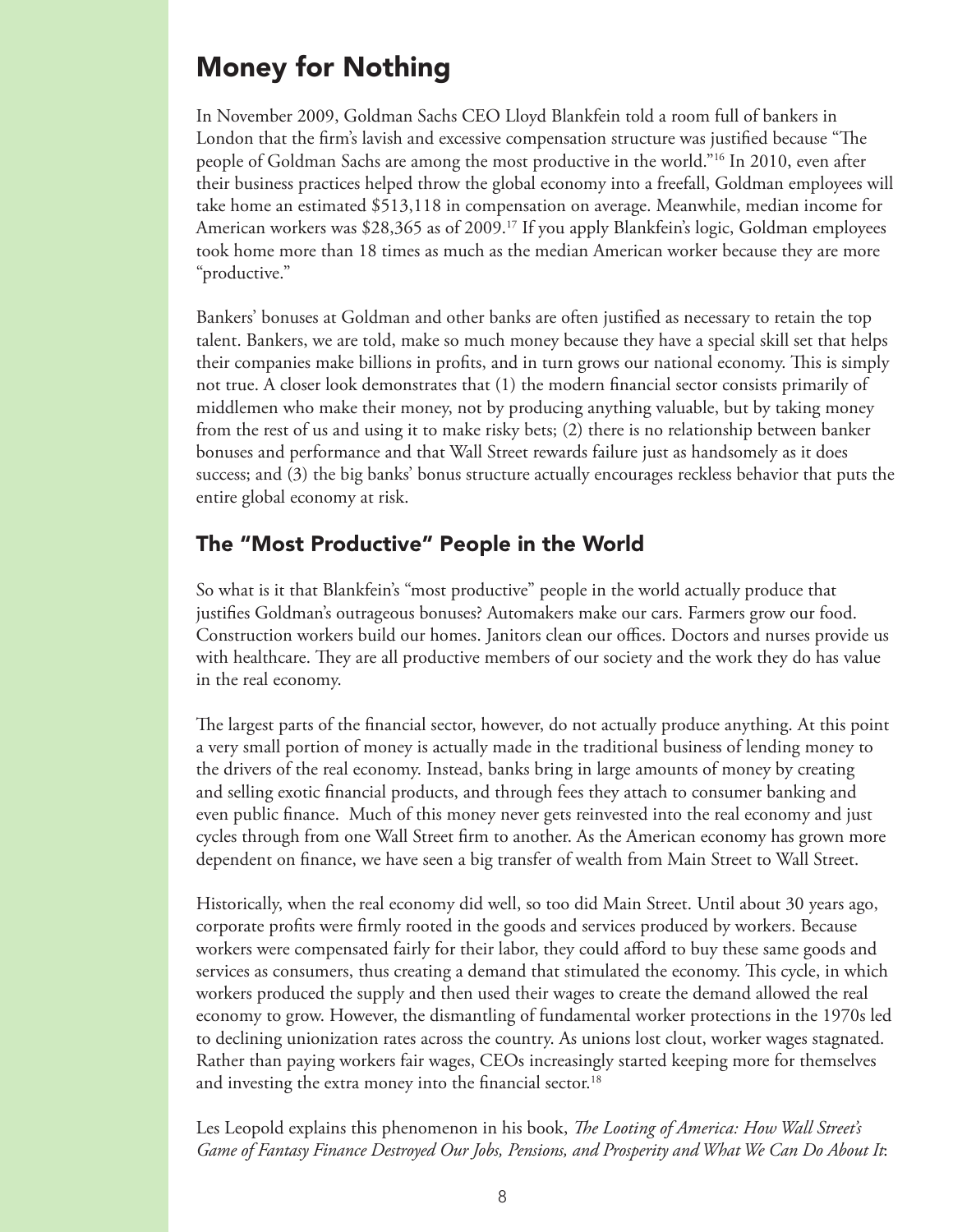[P]roductivity increases and wages were decoupled during the 1970s. As a result, trillions of dollars in surplus capital went to the investor class because average real wages failed to rise along with productivity. There was so much surplus capital held in so few hands that it could no longer find solid investments in the production of goods and services. (Had it gone to working people, there would have been more spending on real goods and services, and more investment opportunities in the real economy.) Instead, it then funneled into the fantasy-finance casino. Clouds of financial instruments were created to suck up piles of surplus capital, and this put us all at risk.<sup>19</sup>

As wages have stagnated, the financial sector has grown substantially larger. In 1979, the finance, insurance and real estate (FIRE) sector accounted for 21 percent of all corporate profits in the United States. By 2006, the height of the housing bubble, it had come to account for 32 percent. Finance profits tumbled once the housing market started to turn in 2007, but by the third quarter of 2010, they were back up and finance accounted for nearly 29 percent of corporate profits.20



#### GRAPH 2: Financial Industry's Share of Total Domestic Profits (1945–2006)

This trend has fundamentally altered the business model for both commercial banks and investment banks alike.

A commercial bank is what generally comes to mind when most people think of banks. It is a bank that takes deposits and makes commercial loans.<sup>21</sup> The four biggest commercial banks in the United States are Bank of America, JPMorgan Chase, Wells Fargo and Citigroup. Although all four of these banks also own investment banks, in the United States, they are regulated as commercial banks because that is their primary line of business in this country.

Investment banks are the firms that raise capital for deals, advise major corporate clients, underwrite bonds, manage corporate mergers and acquisitions, and trade complex securities and derivatives. This last function was their undoing in 2008. On January 1, 2008, there were five major standalone investment banks in the United States—Goldman Sachs, Morgan Stanley, Merrill Lynch, Lehman Brothers and Bear Stearns. In September 2008, there were only two— Goldman Sachs and Morgan Stanley. By Jan. 1, 2009, there are none left as Goldman Sachs and Morgan Stanley became bank holding companies so they could have access to cheap money from the Federal Reserve as well.

**Commercial** Banks vs. Investment Banks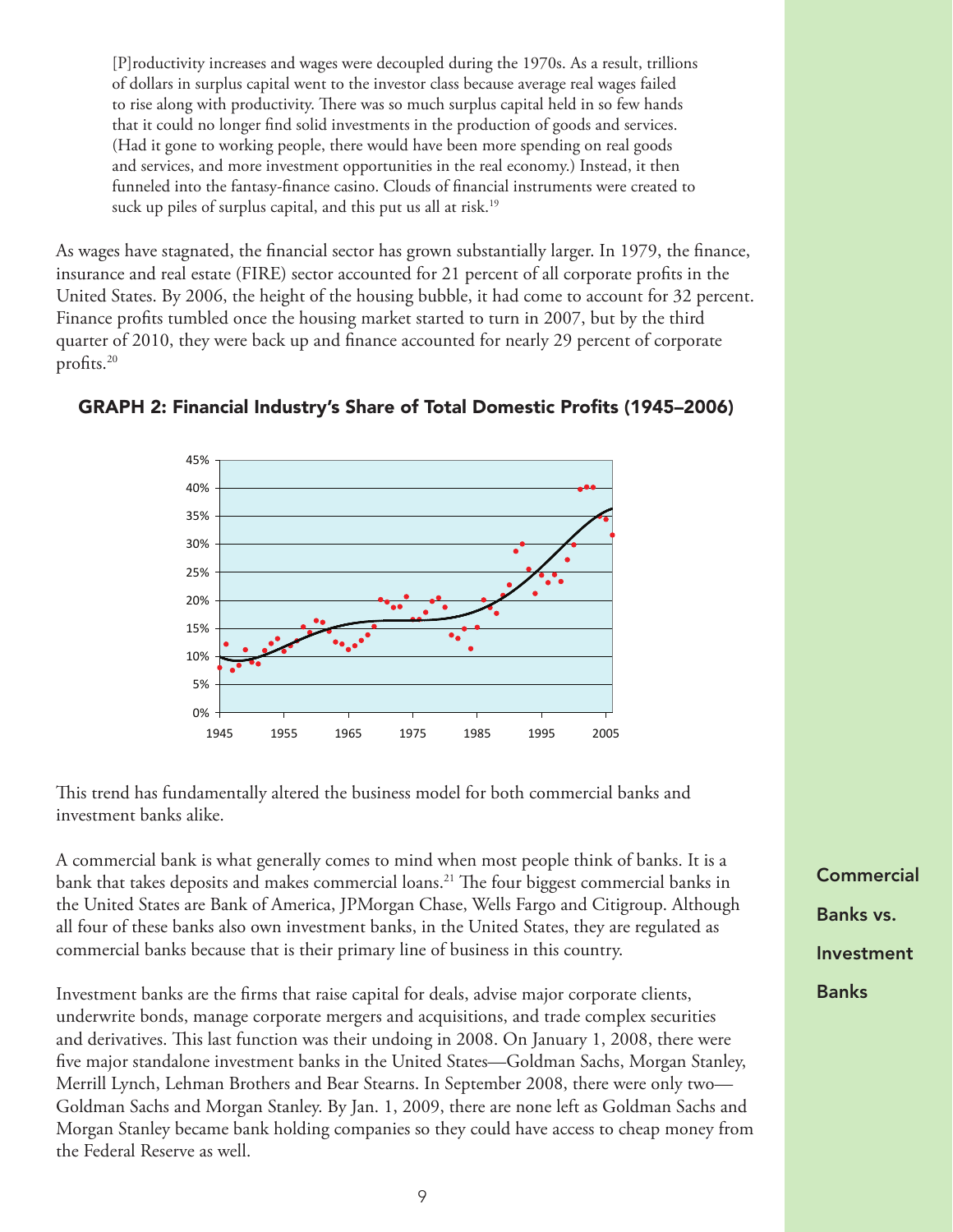#### **Commercial Banks Take Our Money …**

The basic function of commercial banking is to take in money from depositors and loan it to borrowers. In the past, banks made the bulk of their money by charging borrowers a slightly higher interest rate than the paid depositors and then booking the difference as profit. However, this changed drastically over the years. While many community banks still function this way, today's big banks drive a much larger share of their revenues from noninterest income, such as fees.





*<sup>\*</sup>Includes Bank of America, JPMorgan Chase, and Wells Fargo. Citigroup was excluded because it has a large global presence and while it is a major commercial bank domestically, commercial banking makes up a substantially smaller portion of its business globally.*

While this new business model has meant increased revenue for banks, it has done nothing to grow the economy. In fact, it has drained money out of the real economy and deposited it directly into bankers' pockets.

In order to maximize fee income, banks have come up with new types of fees to nickel-and-dime Americans wherever possible. Customers are routinely hit with overdraft fees, ATM fees, fees for talking to a bank teller,<sup>22</sup> fees for using a PIN to charge a debit card,<sup>23</sup> fees for requesting copies of canceled checks,<sup>24</sup> fees for depositing a bad check that someone else wrote,<sup>25</sup> fees for requesting to speak with a live service representative rather than an automated machine, $^{26}$  and even fees for paying credit card bills over the phone.<sup>27</sup> While the Dodd-Frank Wall Street Reform and Consumer Protection Act and the establishment of the Consumer Financial Protection Bureau (CFPB) should help curb some of these abuses, for years, the banks are already trying to find new ways to make up the lost revenue. As a result of these new tricks and traps, fee income at the top four commercial banks more than doubled between 2003 and 2009, going from \$9.3 billion to \$20.4 billion.<sup>28</sup> The banks did not do anything truly productive to earn the money from these fees.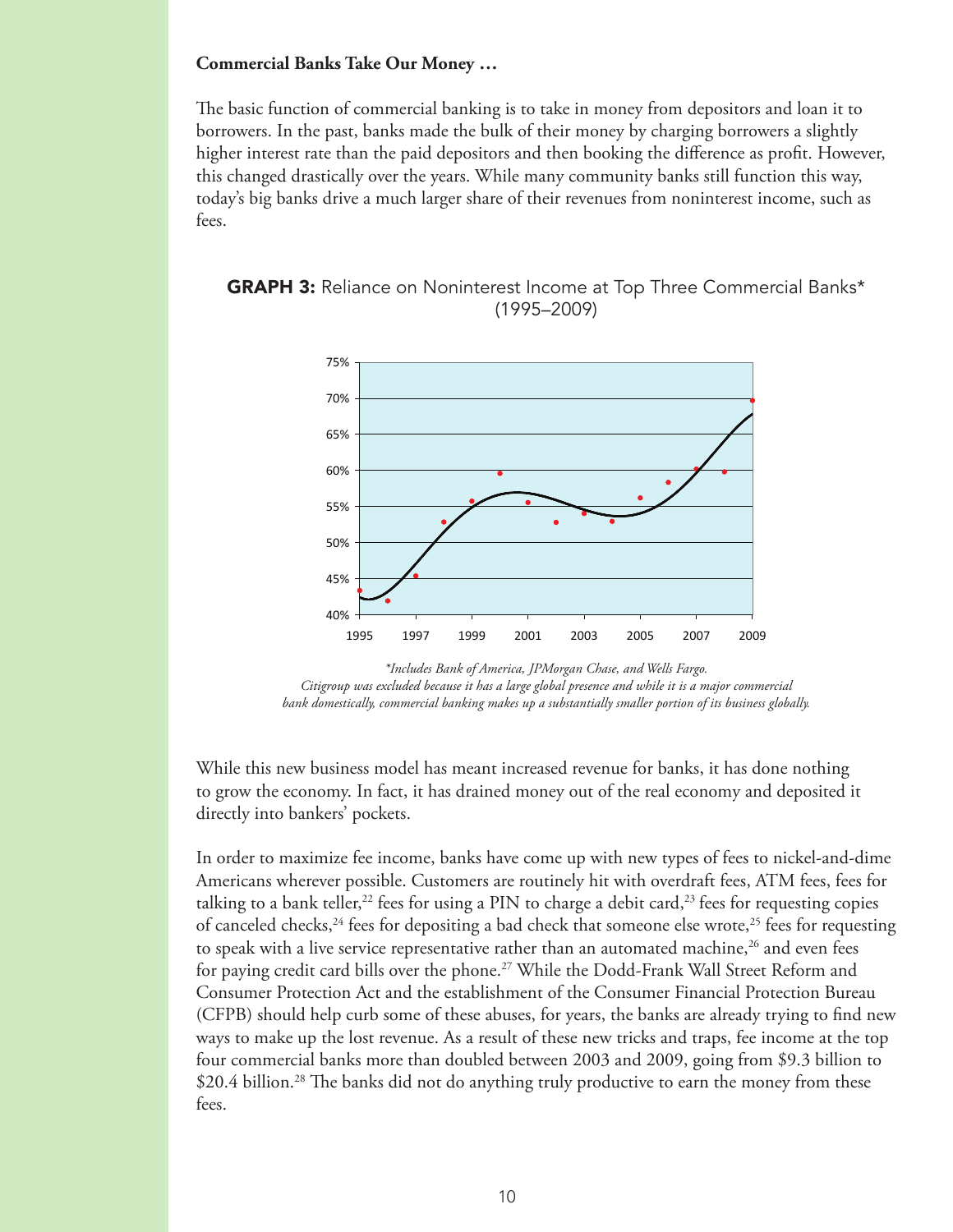

#### **GRAPH 4:** Fee Income at the Top Four Commercial Banks, in Billions of Dollars, (2003–2009)

While these fees boost banks' bottom line (and help executives line their own pockets with bonuses) they have a pernicious effect on the rest of the economy. Every year, Americans pay tens of billions of dollars in bank account fees. In 2009, Americans paid an estimated \$38.5 billion in overdraft fees alone.<sup>29</sup> That is \$38.5 billion they did not spend buying groceries, clothes, or new cars. Thus, bank fees decapitalize the real economy, moving money out of consumers' pockets and into bank coffers. Banks, in turn, use that money to pay large bonuses to their top employees, who accumulate more money than they can possibly spend productively.

Even though today's big banks derive most of their profits from fundamentally unproductive enterprises, they do still have a productive role in the real economy. Theoretically, they are still the ones who take money from depositors and lend it to small businesses on Main Street that produce real goods and services. However, this is a role the big banks have been neglecting as of late. Over the past two years, Small Business Administration (SBA) lending at the largest commercial banks (Bank of America, JPMorgan Chase, Citigroup and Wells Fargo) has plummeted. The decline has been most stark since the banks received bailout funds, presumably so they could start lending again. In FY 2007, together these four banks made 25,597 loans through the SBA 7(a) program. In FY 2008, these banks made only 12,708 SBA 7(a) loans—less than half the number of loans provided the previous year. In FY 2009, the number of small business loans from these four banks dropped an additional 61 percent to 3,743, and this despite the fact they had absorbed other banks such as Washington Mutual and Wachovia that provided small business lending as well.

#### **... And Investment Banks Gamble It Away**

Traditionally, investment banks only traded on behalf of their clients; they did not trade with their own money. However, as the financial sector grew in size and the investment banks saw the outsized returns they were bringing in for their clients, they wanted a piece of the action. They began trading with their own money to generate revenue for the bank itself. This is known as proprietary trading.

The Productive Role of Banks: Small Business Lending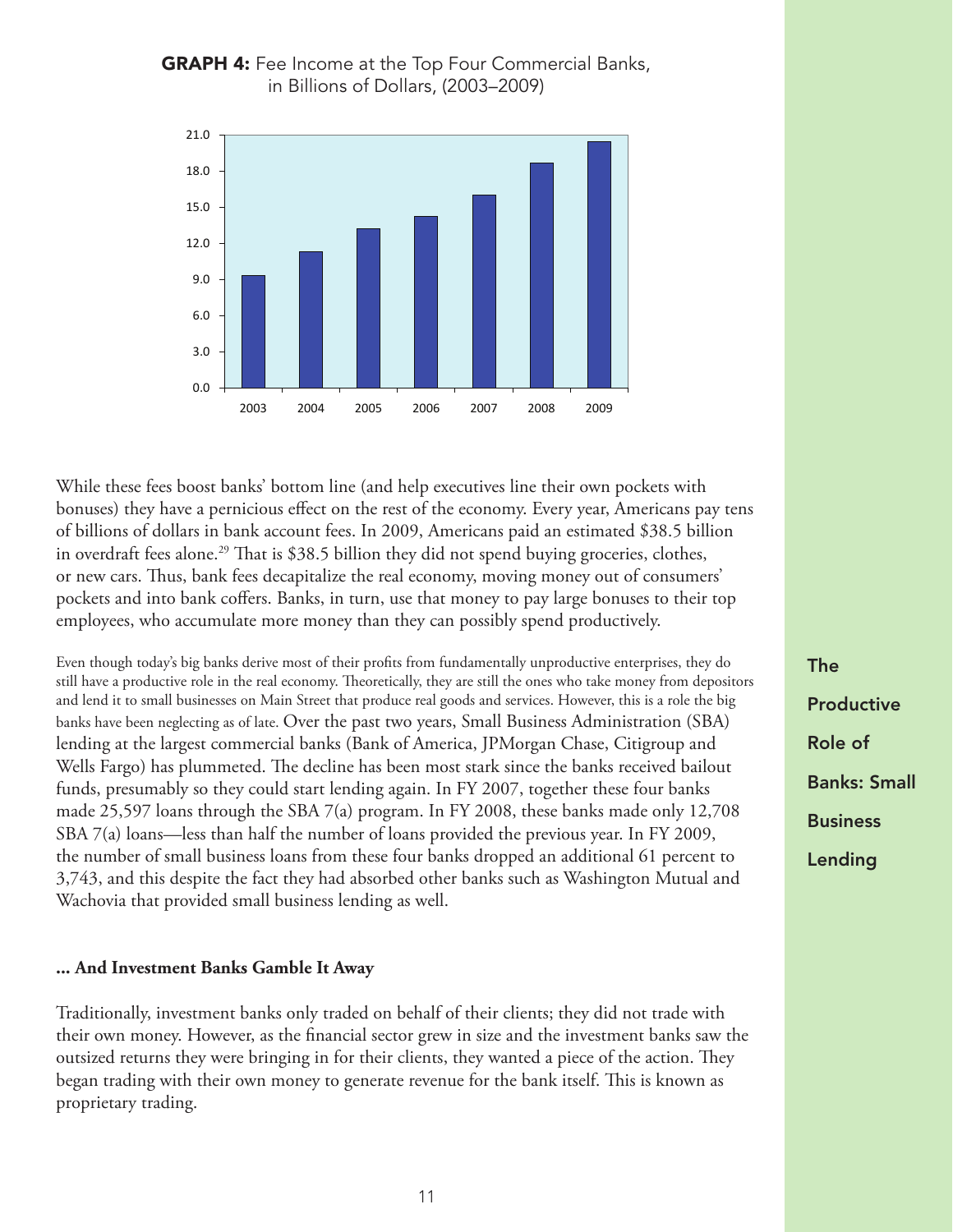In addition, the investment banks realized they could rake in outsized fees by "engineering" newer and more complex financial products for the ballooning investor class. These products appeared more and more profitable, even though no one really understood what precisely the products were or how they created value and eliminated risk. As long as the firms' revenues soared, and bankers' bonuses were up, Wall Street was happy.

In the last decade, investment banks made (and then lost) billions of dollars creating and trading these exotic financial products. From asset-backed securities (ABS) such as collateralized debt obligations (CDO), collateralized loan obligations (CLO), structured investment vehicles (SIV), securitized leveraged buyout (LBO) debt, and mortgage-backed securities (MBS) to derivatives such as credit default swaps (CDS), interest rate swaps, and oil futures, to the synthetic CDO that has been derided as the "unholy spawn" of a CDO and a CDS,<sup>30</sup> investment bankers were gambling on an alphabet soup of explosive products (TNT) that eventually blew up not only the financial economy on Wall Street, but also the real economy on Main Street.

In essence, the bankers made bets on events in the real economy—whether homeowners would default on their mortgages and whether companies such as General Motors would go under  $3<sup>1</sup>$  but they did not produce anything that added value to the real economy. Homeowners were no less likely to default and General Motors was no less likely to go bankrupt because of bankers' bets. Arguably, the opposite was true because of the destabilizing effect these bets had on the real economy.

Similarly, in 2008, oil futures drove the price of gas to over \$4 per gallon. This wasn't because of supply shocks. In the six months before prices spiked, global oil supply was increasing and demand was decreasing. Gas prices jumped to astronomical heights because bankers went on a gambling binge. As *Rolling Stone* reported, "By 2008, a barrel of oil was traded 27 times, on average, before it was actually delivered and consumed."<sup>32</sup> These bets did not make gas more efficient or any cleaner. They just drove up the price for the rest of us.

While Lloyd Blankfein may believe his bankers are among the "most productive" people in the world, in reality bankers are producing little other than devastation on Main Street. The financialization of the economy, fueled by distorted compensation structures and excessive bonuses, has resulted in trillions of dollars of wealth being moved from the real economy to the finance economy, from Main Street to Wall Street.

Some of the "financial instruments" that bankers trade are so complicated, even they cannot figure how they work or explain why they make or lose money. For example, Wells Fargo has taken out derivatives to hedge against losses on a certain pool of mortgage-servicing rights. The two should function like opposite sides of a see-saw; if one goes up, the other should go down. The idea is that gains from one should offset losses from the other, so the bank can limit its exposure to risk. However, Wells Fargo's derivatives see-saw seems to defy the laws of physics. *Bloomberg News* columnist Jonathan Weil reported in January 2010:

A strange thing happened last quarter at Wells Fargo & Co. A bunch of derivatives that were supposed to act as hedges on other assets seemed to go berserk.

The good news for Wells shareholders is that the oddly behaving derivatives boosted the bank's fourth quarter earnings … The hedges and hedged items both went up. This

Do Even the Bankers Know What They Are Doing?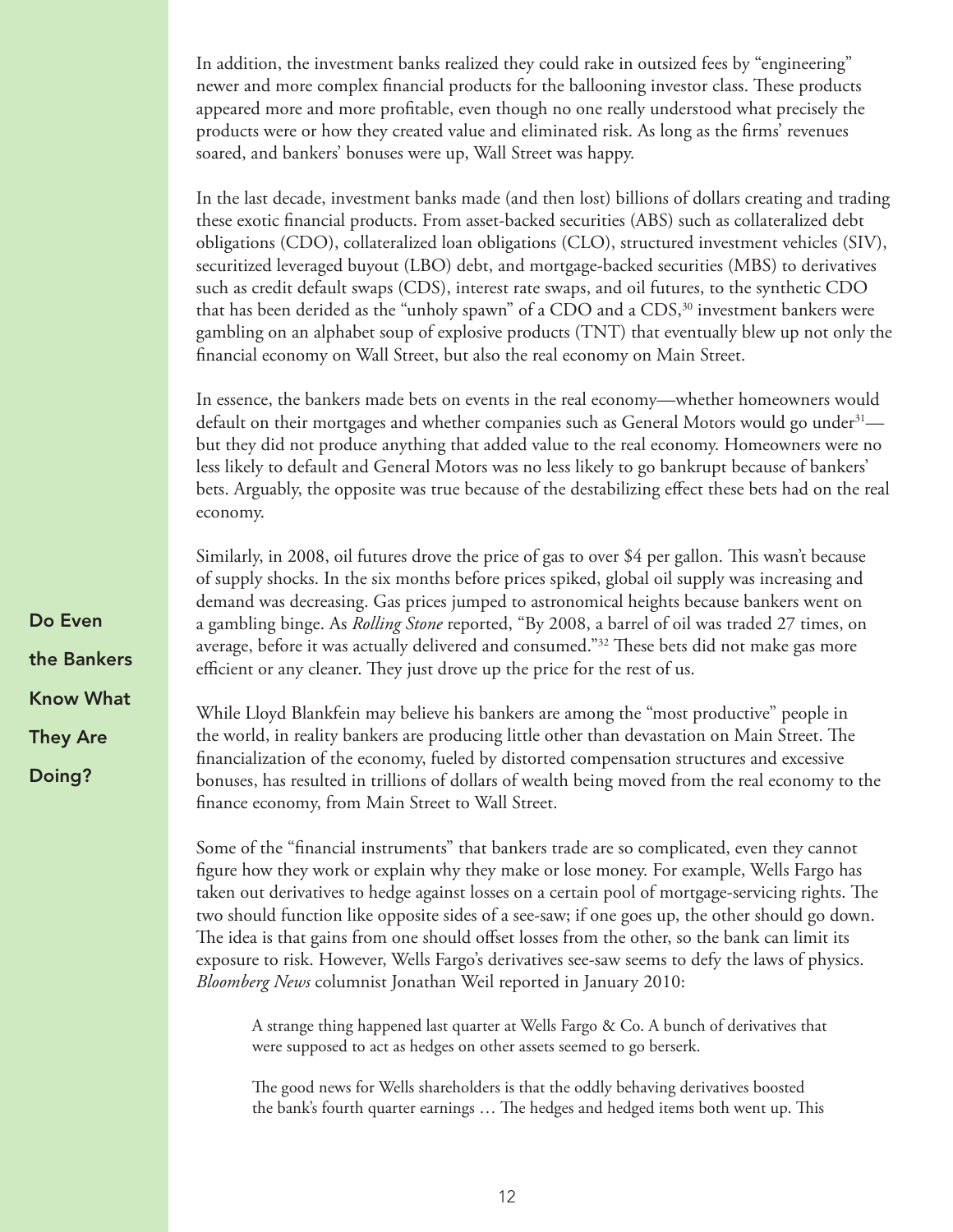scenario should have been as likely as both sides of a see-saw rising at the same time … For all we know, there could come a time when Wells' derivatives misbehave at the same time the market values of the mortgage-servicing rights plunge. That would mean a double hit to earnings, rather than a windfall. Oh, but what are the odds of that happening, since Wells seems to have it all figured out?<sup>33</sup>

If Wells Fargo can't explain why its derivatives' value goes up or down, then it is flying blind, with \$1.2 trillion in assets34 and an implicit taxpayer guarantee to boot.

#### No Rhyme or Reason

Wall Street has long argued that billion-dollar bonuses are necessary to reward the best of the best and that Wall Street's performance justified the lavish payouts. However, the crash of the financial markets shows just how false that assertion has been. The same year that the big banks crashed the economy and went to Uncle Sam, hat in hand, asking for a bailout, the top six banks paid \$125 billion in bonuses and compensation.

In his July 2009 report on Wall Street bonuses, N.Y. Attorney General Andrew Cuomo wrote of Wall Street's "heads I win, tails you lose" bonus system:

[T]here is no clear rhyme or reason to the way banks compensate and reward their employees …[I]n these challenging economic times, compensation for bank employees has become unmoored from the banks' financial performance.

Thus, when the banks did well, their employees were paid well. When the banks did poorly, their employees were paid well. And when the banks did very poorly, they were bailed out by taxpayers and their employees were still paid well …

We analyzed bonuses and compensation at the top six banks and the firms they have acquired to see how compensation structures helped bring Wall Street to its knees. We started our analysis with the repeal of the Glass-Steagall Act in 1999, which allowed today's financial supermarkets such as Bank of America and Citigroup to be created.

Our analysis backed up Cuomo's assertion that there is no relationship between banker compensation and bank profits. Instead, compensation seems to correlate with overall bank revenues. For the top six banks, total bonuses and compensation hovered around 35 percent of revenues until 2006, after which they started going all over the map because of disruptions in the markets caused by the economic crash. In contrast, compensation as a percentage of profits fluctuated between 130 percent and 303 percent. This means that in the run up to the crash, bankers' pay was roughly 35 percent of how much they took in, even if their deals went bad down the line and ended up losing money. That's like getting paid for placing a bet, whether or not your bet wins.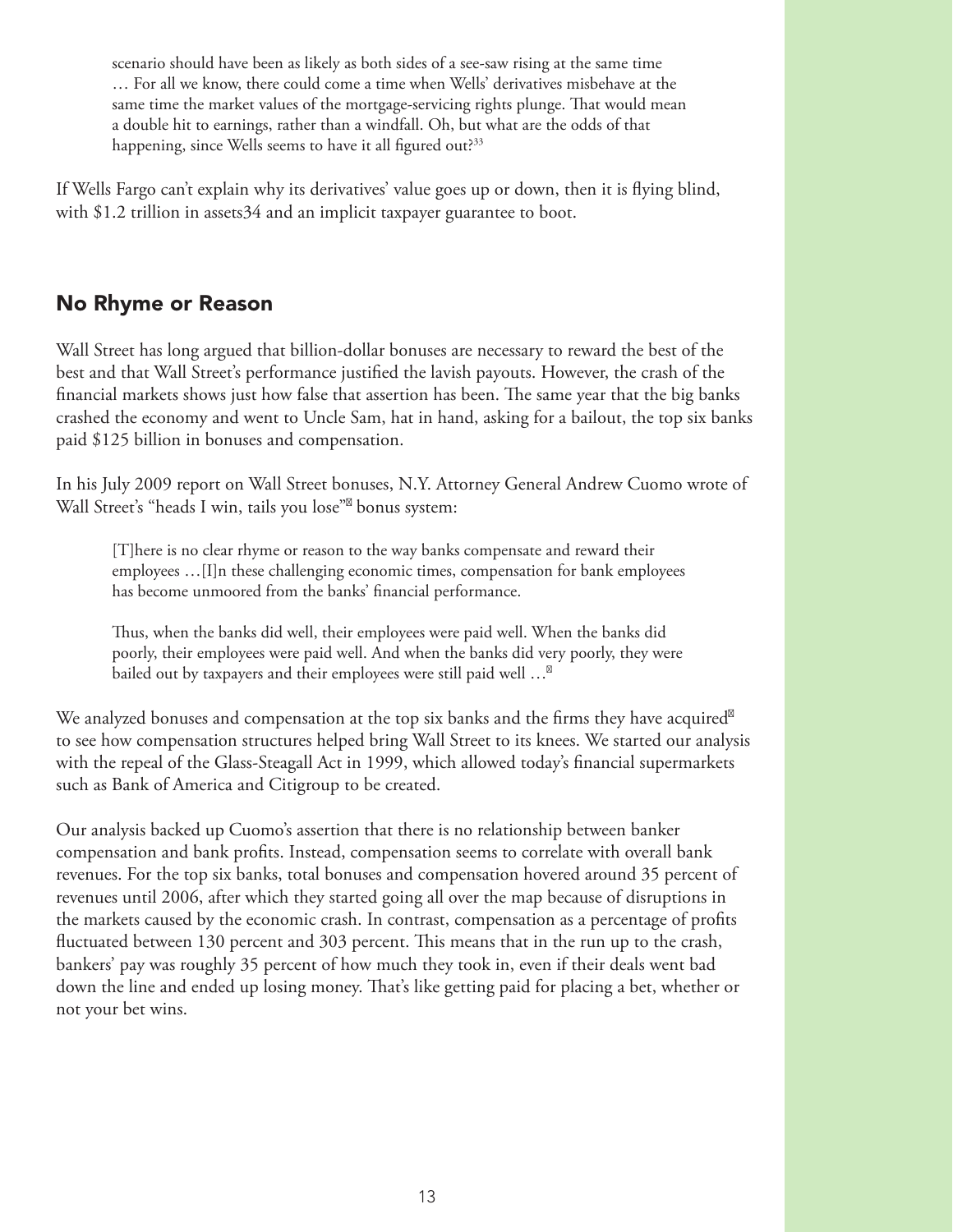| Year           |       |         |
|----------------|-------|---------|
| 1999           | 32.9% | 157.6%  |
| 2000           | 35.5% | 181.9%  |
| 2001           | 35.8% | 209.8%  |
| 2002           | 33.4% | 162.7%  |
| 2003           | 33.0% | 132.8%  |
| 2004           | 31.4% | 135.0%  |
| 2005           | 33.3% | 130.7%  |
| 2006           | 34.7% | 131.3%  |
| 2007           | 42.1% | 263.0%  |
| 2008           | 70.5% | $N/A^*$ |
| 2009           | 36.9% | 303.3%  |
| 2010 projected | 38.0% | 270.1%  |
| <b>Total</b>   | 36.8% | 213.3%  |

*\*The banks did not make a profit in 2008, so the \$125 billion in bonuses and compensation they paid did not bear any relationship to profits whatsoever. Due to the financial crash, the banks overall reported a net loss of\$75 billion for the year.* 

The problem is even worse for banks' top executives. The banks' executive compensation structure appears to show little or no relationship with either revenues or profits. Bonuses and compensation for the top five executives at each of the top banks nearly doubled between 1999 and 2007, from \$343 million to \$674 million. Even though bank profits started to plummet starting in 2007, the top executives' compensation did not come back down until 2008, when Congress placed restrictions on executive pay as part of the TARP bailout. Some studies actually suggest that higher CEO pay may actually hurt companies. Researchers at Purdue University and the University of Utah found the more CEOs were paid, the worse their companies performed. This was especially true where a greater proportion of a CEO's compensation was in the form of incentive pay, or bonuses.37

Interestingly, in 2009, Citigroup's excessive bonuses and compensation actually wiped out profits for the whole year. The bank paid out \$25.0 billion in bonuses and total compensation, despite posting a \$1.6 billion loss last year. If the bank had cut its compensation by even 25 percent, it could have posted a \$4.6 billion profit. By choosing to pay out lavish bonuses, Citigroup put its bankers ahead of shareholders.

Similarly, while Bank of America paid out \$28.7 billion in bonuses and compensation in 2009, and on track to pay out \$35.1 billion in 2010, its common stockholders only got a 1 cent dividend for each of the last four quarters, even though the bank has been free to pay more.<sup>38</sup> Under TARP rules, Bank of America was restricted to paying a 1 cent dividend to its common stockholders. After returning its TARP funds in December 2009, Bank of America has been free to pay shareholders higher dividends, but has consistently chosen to spend the money on bonuses instead.

Putting Bankers Ahead of **Shareholders**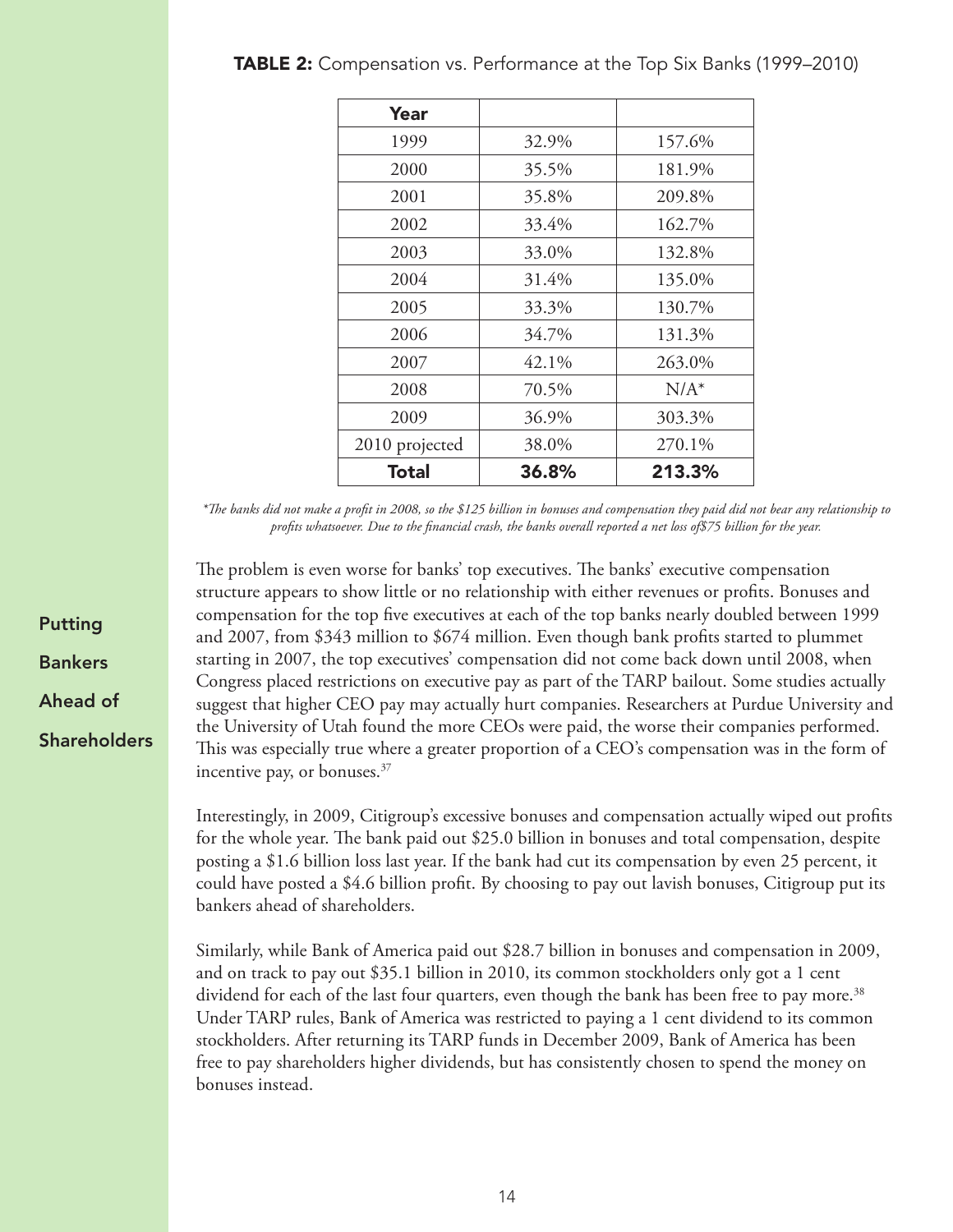#### Rewarding Risk

Wall Street's bonus culture is not even good for the banks themselves, and actually encourages bankers' destructive behavior. Wall Street's wizards made billions in bonuses over the years precisely *because* they took risks that crashed the economy. Economist Robert Frank explains:

A money manager's pay depends primarily on the amount of money managed, which in turn depends on the fund's rate of return relative to other funds. This provides strong incentives to invest in highly leveraged risky assets, which yield higher average returns. But as recent events have shown, these complex assets also expose the rest of us to considerable systemic risk.

On the balance then, the high pay that lures talent to the financial industry may actually cause harm.39

Indeed, Wall Street's bonus structure incentivized short-term profits over long-term stability. We've already seen that investment bankers' bonuses bore no relationship with long-term performance. They got their bonuses based on how their trades performed in the short run, and if their bets went bad a couple of years down the road, they got to keep the money anyway. This encouraged excessive risk-taking, since the bankers' trades only had to perform well until they were paid their bonuses. This perverse compensation structure has been identified as a culprit in the economic crisis. $40$ 

This was also true for the large commercial banks. Because of securitization, commercial banks were able to offload the risk from their loans they made to investors. As a result, lending standards plummeted because the banks got to collect hefty origination fees up front, and they did not have to worry about whether the borrowers could actually afford to pay back the loans down the line.

In order to increase their compensation, commercial and investment bankers alike fueled this high risk system. Each of the top six banks helped create the housing bubble, either by making subprime loans itself or by financing the major subprime lenders and then securitizing the loans. A similar story also unfolded in corporate finance. Banks started making "covenant-lite" loans to private equity firms, which were essentially corporate low-documentation loans. To hide the risk and avoid regulatory requirements, the banks moved these risky loans off their books by placing them in "structured investment vehicles."<sup>41</sup> Motivated in part by the ever-growing bonuses, the entire financial sector took on more risk than ever before. When the bankers' bets soured, taxpayers were stuck with the bill.

**"In the three years before the crisis, the five Wall Street giants set aside a total of \$295 billion in compensation. Had they not handed out bonuses or shifted more compensation into stock, pay experts estimate, those banks might have kept \$118 billion of additional capital in the financial system. That is almost equal to the \$135 billion of bailout funds that taxpayers poured into those five institutions."**

-*New York Times*, Jan. 27, 201042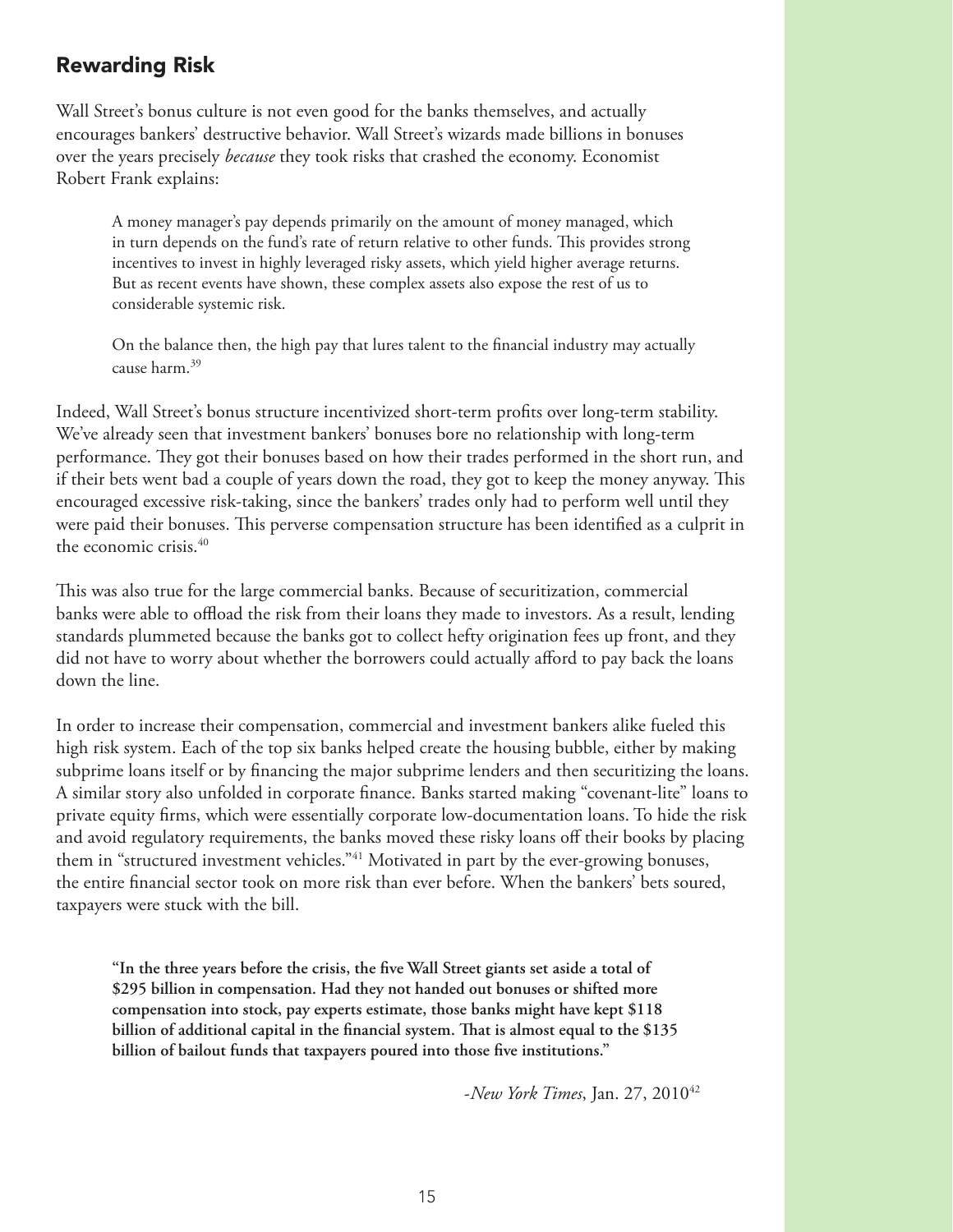Stock-Based Compensation Has Not Really Helped

It is widely believed that increasing the proportion of CEO pay in stocks and stock options can decrease risky behavior by aligning CEOs' own personal incentives with shareholder interests. While stock-based compensation is preferable to cash, it has not effectively prevented CEOs from risking their companies' health (and that of the larger economy) for personal gain. CEOs and other executives have been able to structure their stock and stock option rewards to act almost like cash in some instances. They have also been able to structure their pay packages so they gain all of the upside if they drive the stock price higher in the short term, but the bank would have to suffer tremendous losses for him to lose money, making the possibility of a downside appear too remote to be taken seriously. While some firms have changed their pay packages to focus on more long-term performance, serious flaws remain.

As a result of this misalignment of interests between executives and investors, CEOs have been able to reap millions in profits, even as their companies tumbled. In fact, even when Lehman Brothers and Bear Stearns collapsed, their CEOs came out ahead because they had already cashed out much of their stock before the companies bottomed. Between 2000 and 2008, the CEOs of Bear Stearns and Lehman—just two men—collected \$920 million from stock sales and cash bonuses, even as they drove their banks into the ground.<sup>43</sup>

## Taking Back the Economy

Wall Street's bonus culture had already caused untold damage on Main Street long before the economic crisis hit. The allure of bonuses ushered in a new era in which big banks turned a profit by taking our money and gambling it away. On an individual level, this has taken real money from our pockets—money we could have used to send our kids to college, buy health insurance, or save for retirement.

On a national level, it has impeded us from putting our money to more productive uses such as investing in green technologies or finding a cure for cancer. Bank bonuses have also caused a brain drain in the real economy as thousands of college graduates increasingly leave behind careers in engineering or medicine and follow the money to Wall Street instead.44 Even before the crash, Wall Street's bonus culture had sucked up so many resources there weren't enough left for anything else.

But over the last couple of years, we have seen the bonus culture has also created massive amounts of risk that was capable of bringing down the entire global economy. For us, it did. Unemployment and personal bankruptcies have reached levels not seen in years.<sup>45</sup> Foreclosures and food stamp usage are at record highs.<sup>46</sup> Small businesses are struggling to make ends meet because banks have cut back on lending,<sup>47</sup> and 48 states have struggled through budget crises the last two years.<sup>48</sup> Many have had to cut essential public services as a result.

And now, while bankers use taxpayer assistance to enrich themselves instead of jumpstarting the economy by lending, federal, state and local governments struggle to find the resources to clean up the banks' mess, protect services and create jobs. If even a fraction of the big banks' \$143 billion in bonuses and compensation were used to fund important policy priorities, we could bring about a real economic recovery in this country:

• If \$143 billion were injected directly into the economy as a cash stimulus, it could create 3.6 million jobs, at no cost to taxpayers.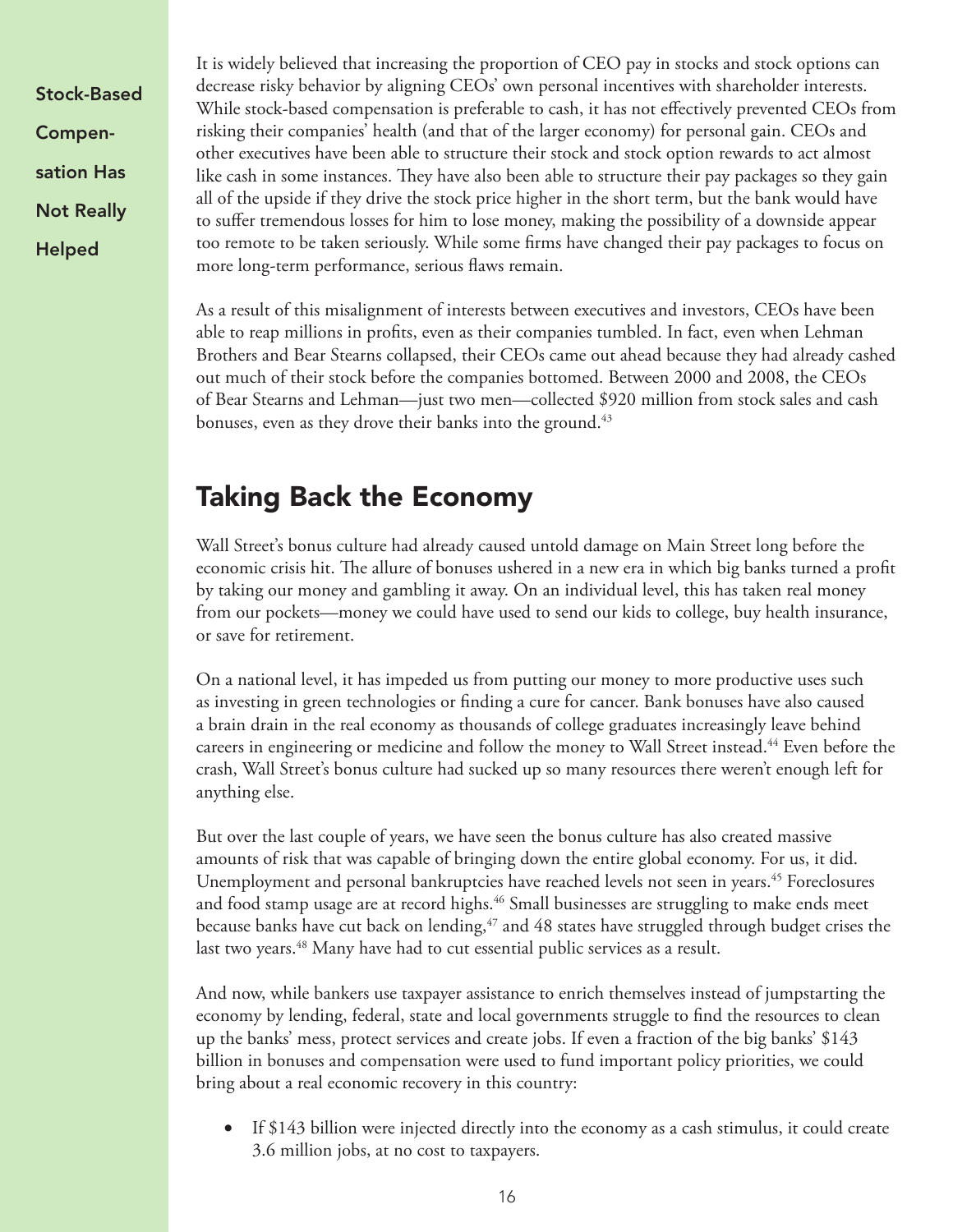- Just half of the money the top six banks are getting ready to pay in 2010 would provide the \$73 billion needed to give all underwater homeowners in the country loan modifications with principal and interest rate reductions to market value.
- The banks' bonus and compensation pool for 2010 is more than enough to fill the \$130 billion budget gap in every single state for FY 2011.
- Just 28 percent of the total payout could finance a \$40 billion federal jobs initiative to create 1 million jobs in early childhood education, in-home services for the elderly and people with disabilities, and other community services.
- \$10 billion, less than a third of what Bank of America alone is doling out to its bankers, could fund an increase to Head Start that would create 330,000 new jobs and better prepare children for school.
- The full \$143 billion could extend unemployment coverage for each of the 15 million unemployed workers in the United States by more than seven months or buy individual health insurance plans for 65 percent of the nation's uninsured, changing the lives of more than 29 million people in the process.

\$140.5 billion comes to \$549 million each work day for bonuses and compensation. Even if the bankers donated just one day's pay to our communities, it could change lives.

- One day's pay at the top six banks could save 141,000 homes from foreclosure by providing mortgage payment assistance to struggling families.
- It could fund a 14-week extension of unemployment benefits for  $134,000$  laid-off workers.
- It would be enough money to fund full yearlong scholarships for 72,000 college students, allowing them to attend an in-state public university for free.

Taxpayers bailed out the big banks in their time of need and to thank us, they turned around and wrote billion-dollar bonus checks to the very bankers that had crashed the economy in the first place. Meanwhile, we are reaping the consequences of their bad behavior.

Bankers' runaway bonuses must be reined in so our nation's wealth can be put to more productive uses and we can all enjoy a sustainable economic recovery and long-term prosperity. Furthermore, curbing bankers' compensation is critical to safeguarding against future crises and protecting Main Street from Wall Street's self-destructive tendencies. It is time to rein in bank bonuses and start investing in the American Dream again.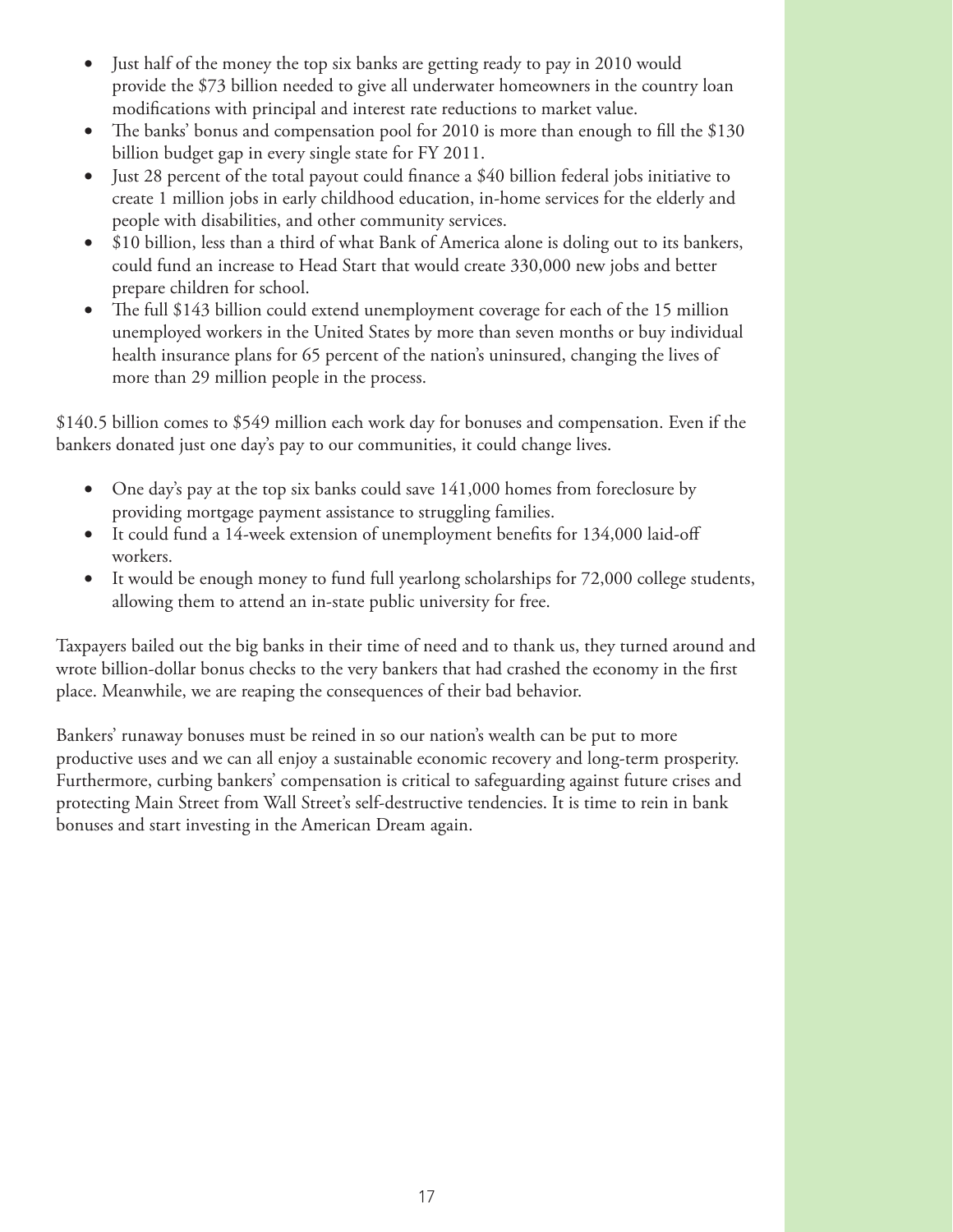# Appendix

#### **Potential Job Creation by Bank**

See below to see how many good-paying jobs with benefits big banks could create if they spent their bonus on job creation instead of banker bonuses.<sup>1</sup>

| <b>Bank of America:</b> | 878,300 |
|-------------------------|---------|
| JP Morgan Chase:        | 634,200 |
| Wells Fargo:            | 564,800 |
| Citibank:               | 437,400 |
| Goldman Sachs:          | 652,500 |
| Morgan Stanley:         | 399,600 |
|                         |         |

TOTAL: 3,566,800

1 Figures based on a cost of \$40,000 per job.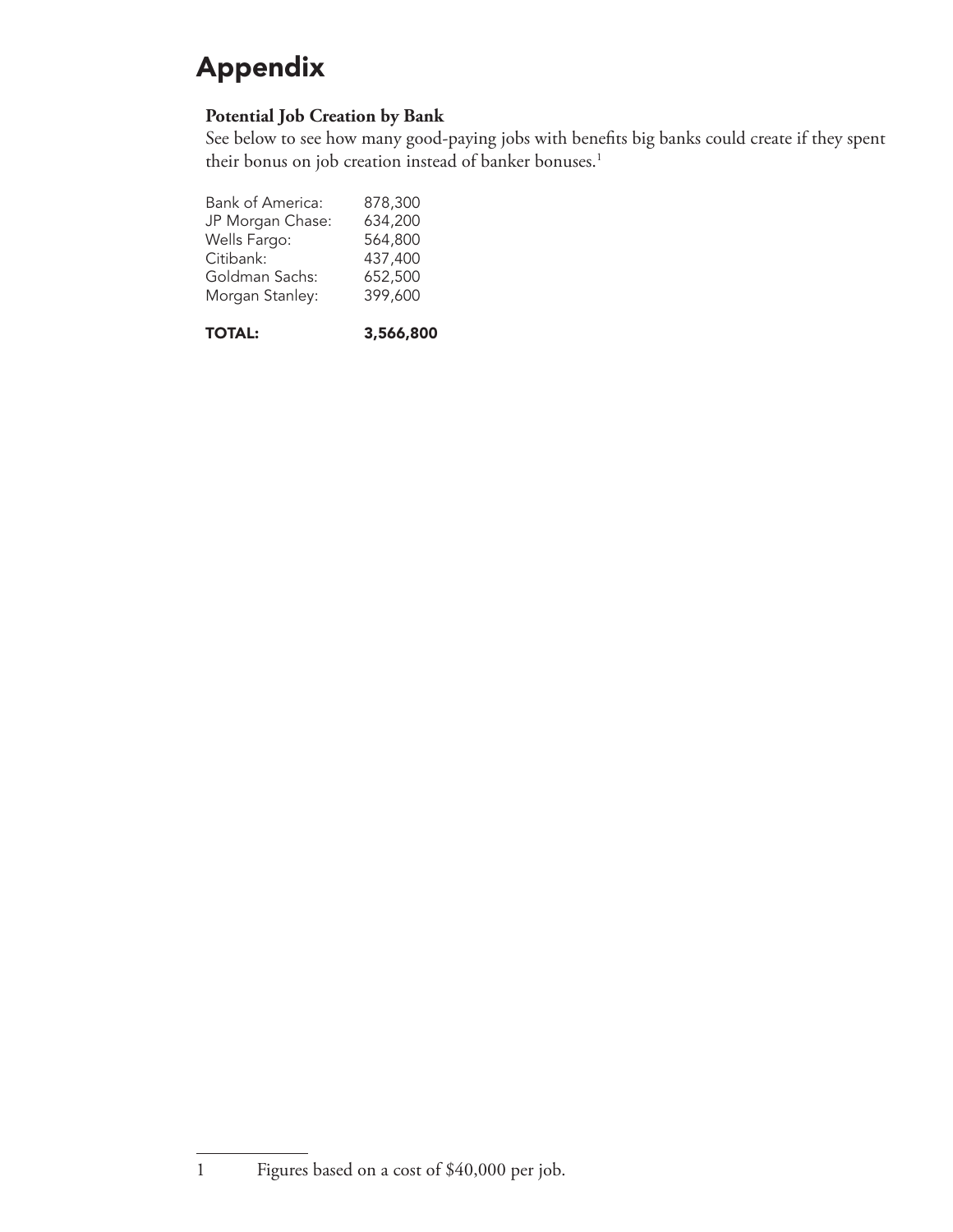## Endnotes

- 1 Total compensation expense from CapitalIQ; excludes Sales, General, & Administrative Expense
- 2 McNichol, Elizabeth, Phil Oliff, and Nicholas Johnson. States Continue to Feel Recession's Impact. Center for Budget and Policy Priorities. 09 Dec 2010. http://www.cbpp.org/files/9-8-08sfp.pdf.
- 3 (a) "Bank Holding Companies with the Most Employees., Q2 2010 " American Banker. 18 Nov 2010. http://www.americanbanker.com/rankings/ bhcs-most-employees-1028912-1.html; and (b) 2007 data from CapitalIQ.
- 4 Bureau of Labor Statistics data. "Average Hourly Earnings of Production and Nonsupervisory Employees, 1982-84 Dollars."
- 5 Executive compensation data from CapitalIQ.
- 6 Median hourly wage comparison for tellers from: (a) Bureau of Labor Statistics. "Table 1. National employment and wage data from the Occupational Employment Statistics survey by occupation, 1999." http://www.bls.gov/oes/1999/i\_table1.pdf; (b) Bureau of Labor Statistics. "Occupational Employment Statistics: May 2009 National Occupational Employment and Wage Estimates." May 2009. http://www.bls.gov/oes/ current/oes\_nat.htm; and (c) Bureau of Labor Statistics CPI Inflation Calculator. http://data.bls.gov/cgi-bin/cpicalc.pl.
- 7 Center for Responsible Lending. "The Cost of Bad Lending in the United States." August 2010. http://www.responsiblelending.org/mortgagelending/tools-resources/factsheets/united-states.html.
- 8 "CEO Compensation." Forbe.com. 28 Apr 2010. http://www.forbes.com/lists/2010/12/boss-10\_CEO-Compensation\_Comp\_Name\_11.html.
- 9 Story, Louise and Gretchen Morgenson. "Tax Fear May Move Bonuses Earlier." New York Times. http://www.nytimes.com/2010/12/06/ business/06bonus.html.
- 10 U.S. Chamber Watch. A Lot to Lose: the U.S. Chamber's Fight to Protect its Richest Corporate CEOS' Wallets. Nov 2010. http://www. fixtheuschamber.org/sites/default/files/uscw - a lot\_to\_lose\_nov\_28\_2010\_-\_final.pdf.
- 11 Sloan, Allan. "Let Wall Street run wild, without my money." Washington Post. 19 Jan 2010. http://www.washingtonpost.com/wp-dyn/content/ article/2010/01/18/AR2010011803175.html.
- 12 Reilly, David and Rolfe Winkler. "Moral Hazard, Thy Price Is \$3.3 Trillion." Wall Street Journal. 02 Dec 2010. http://online.wsj.com/article/SB10001 424052748704594804575649070454645244.html.
- 13 Anderson, Jenny. "Debt-Market Paralysis Deepens Credit Drought." New York Times. 07 Oct 2009. http://www.nytimes.com/2009/10/07/ business/economy/07shadow.html?\_r=1.
- 14 Miller, Rich and Christine Harper. "Geithner Rejects Goldman Sachs Assertion It Didn't Need U.S. Help." Bloomberg. 05 Dec 2009. http://www. bloomberg.com/apps/news?pid=20601087&sid=aWBnxBZDUtZo&pos=1.
- 15 "Wall Street Excess Is Back: Hiring A Dwarf For A Bachelor Party, \$40,000 Cell Phones." Huffington Post. 24 Nov 2010. http://www.huffingtonpost. com/2010/11/24/wall-street-excess-is-back\_n\_788043.html.
- 16 McCarthy, Ryan. "Goldman Sachs CEO Lloyd Blankfein: Our Employees Are Among The Most Productive In The World." Huffington Post. 11 Nov 2009. http://www.huffingtonpost.com/2009/11/11/goldman-sachs-ceo-lloyd-b\_n\_353504.html.
- 17 U.S. Census Bureau. "Selected Economic Characteristics 2009." 2009 American Community Survey. http://factfinder.census.gov/servlet/ ADPTable?\_bm=y&-geo\_id=01000US&-qr\_name=ACS\_2009\_1YR\_G00\_DP3&-ds\_name=&-\_lang=en&-redoLog=false&-format=
- 18 Leopold, Les. The Looting of America: How Wall Street's Game of Fantasy Finance Destroyed Our Jobs, Pensions, and Prosperity And What We Can Do About It. White River Junction, Vermont: Chelsea Green Publishing, 2009. p. 175.
- 19 Ibid.
- 20 Bureau of Economic Analysis National Income and Product Accounts Table. "Table 6.16D. Corporate Profits by Industry." http://www.bea.gov/ national/nipaweb/TableView.asp?SelectedTable=239&Freq=Qtr&FirstYear=2001&LastYear=2009.
- 21 "Commercial Bank" definition. Investopedia.com. http://www.investopedia.com/terms/c/commercialbank.asp.<br>22 Sachs, Peter. "Controversial City Colleges debit card program enrolls 6,300." Chi-Town Daily News. 03 Feb 200
- Sachs, Peter. "Controversial City Colleges debit card program enrolls 6,300." Chi-Town Daily News. 03 Feb 2009. http://www.chitowndailynews. org/Chicago\_news/Controversial\_Chase\_student\_loan\_program\_enrolls\_6300,22129.
- 23 Grat, Kelli B. "Five Sneaky Bank Fees." Smart Money. 13 Apr 2007. http://www.smartmoney.com/spending/deals/five-sneaky-bank-fees-21096.
- 24 Ibid.<br>25 Bruc Bruce, Laura. "Stop-payment and returned-deposit fees." Bankrate.com. 06 Jul 2005. http://www.bankrate.com/brm/news/chk/20050706b1.asp.
- 26 Lazarus, David. "Fees helping banks boost their bottom lines." Baltimore Sun. 21 Oct 2007. http://www.baltimoresun.com/business/investing/ bal-bz.ym.bankfees21oct21,0,977598.story.
- 27 "Fees, more fees, and little help." ConsumerReports.org. Oct 2007. http://www.consumerreports.org/cro/money/credit-loan/credit-cards/creditcards-10-07/fees/card-fee.htm.
- 28 Service charges on deposits from the FR Y-9C regulatory filings, as compiled by SNL Financial.
- 29 Plungis, Jeff. "Frank says overdraft protection should be 'opt-in'". Washington Post. 01 Nov 2009. http://www.washingtonpost.com/wp-dyn/ content/article/2009/10/30/AR2009103004194.html.
- 30 Leopold, Les. The Looting of America: How Wall Street's Game of Fantasy Finance Destroyed Our Jobs, Pensions, and Prosperity And What We Can Do About It. White River Junction, Vermont: Chelsea Green Publishing, 2009. p. xvi.
- 31 Ibid, p. 104.
- 32 Taibbi, Matt. "The Great American Bubble Machine." Rolling Stone. 13 Jul 2009. http://www.rollingstone.com/politics/story/29127316/the great\_american\_bubble\_machine.
- 33 Weil, Jonathan. "Wells Fargo Hedges Misbehave at Just Right Time: Jonathan Weil." Bloomberg. 28 Jan 2010. http://www.bloomberg.com/ apps/news?pid=20601039&sid=a1ofiqq94oBc.
- 34 Federal Reserve System National Information Center. Top 50 BHCs http://www.ffiec.gov/nicpubweb/nicweb/Top50Form.aspx.<br>35 Cuomo, Andrew. No Rhyme or Reason: The 'Heads I Win, Tails You Lose' Bank Bonus Culture. Jul 2009.
- Cuomo, Andrew. No Rhyme or Reason: The 'Heads I Win, Tails You Lose' Bank Bonus Culture. Jul 2009. p. 3. http://www.oag.state.ny.us/media\_ center/2009/july/pdfs/Bonus%20Report%20Final%207.30.09.pdf.
- 36 Ibid, p. 1.<br>37 Kiser, Grae
- Kiser, Grace. "High CEO Pay May Correlate With Lower Long-Term Stock Value, According to Two Studies." Huffington Post. 31 Dec 2009. http:// www.huffingtonpost.com/2009/12/31/high-ceo-pay-may-correlat\_n\_406578.html.
- 38 Bank of America Dividend History. http://investor.bankofamerica.com/phoenix.zhtml?c=71595&p=irol-dividends.
- 39 Frank, Robert. "Should Congress Put a Cap on Executive Pay?" New York Times. 04 Jan 2009. http://www.nytimes.com/2009/01/04/business/ economy/04view.html
- 40 Labaton, Stephen. "Treasury to Set Executives' Pay at 7 Ailing Firms." New York Times. 11 Jun 2009. http://www.nytimes.com/2009/06/11/ business/11pay.html.
- 41 (a) Pozsar, Zoltan. "The Rise and Fall of the Shadow Banking System." Moody's Economy.com. Jul 2008; and (b) DeYoung, Robert, Emmy Peng, and Meng Yan. Executive Compensation and Business Policy Choices at U.S. Commercial Banks. University of Kansas and Fordham University,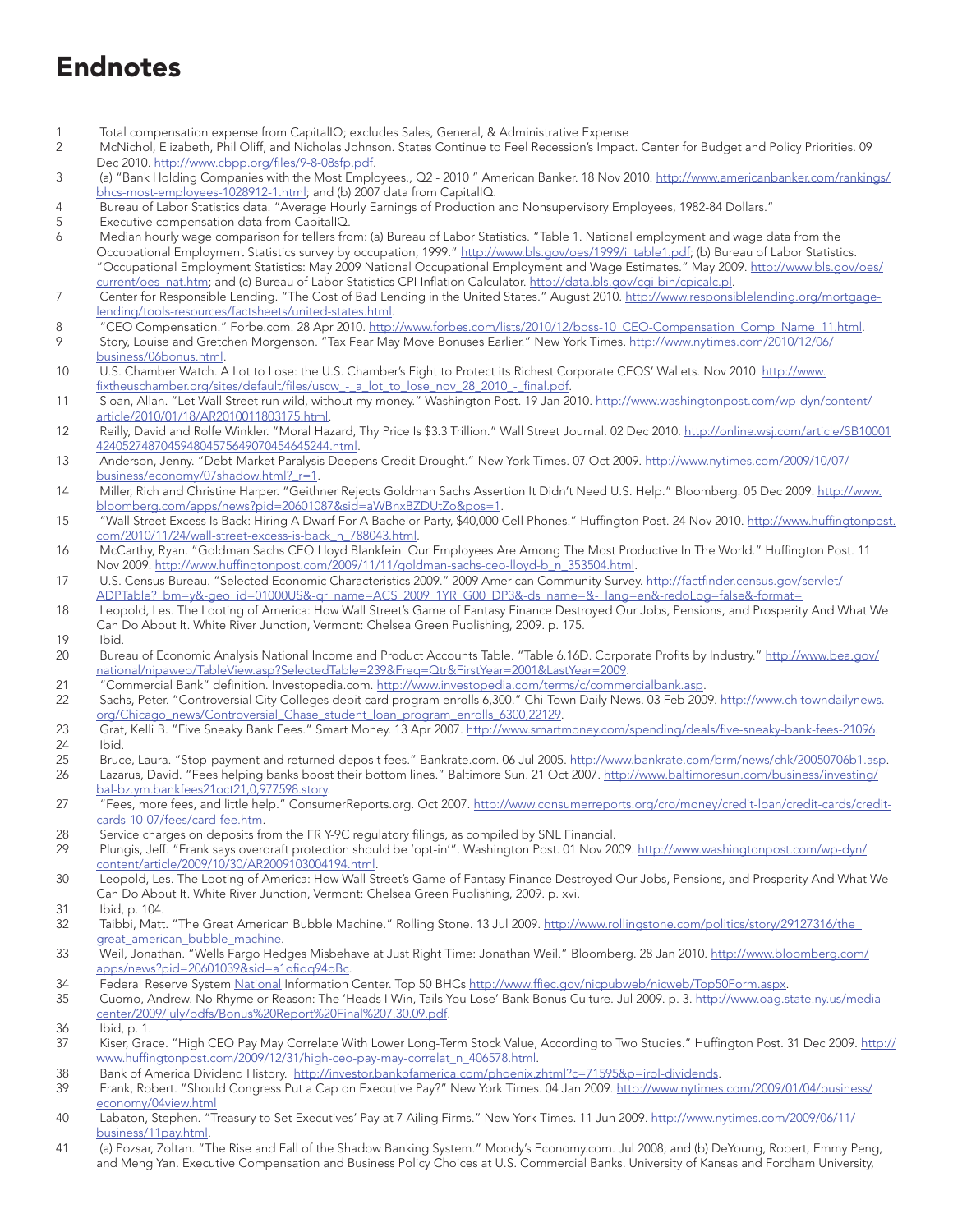draft paper. 01 Sep 2009.

- 42 Dash, Eric. "Ailing Banks Favor Salaries Over Shareholders." New York Times. 27 Jan 2010. http://www.nytimes.com/2010/01/27/business/27pay. html?emc=eta1.
- 43 Bebchuk, Lucian A., Alma Cohen, and Holger Spamann. The Wages of Failure: Executive Compensation at Bear Stearns and Lehman 2000-2008. Working Draft. November 24, 2009.
- 44 Cimilluca, Dana. "The Wall Street Brain Drain." Wall Street Journal: Deal Journal. 17 Jan 2008. http://blogs.wsj.com/deals/2008/01/17/the-wallstreet-brain-drain/tab/article.
- 45 (a) Fletcher, Michael and Zachary Goldfarb. "Top aides to Obama upbraid Wall St." Washington Post. 19 Oct 2009. <u>http://www.washingtonpost.</u> com/wp-dyn/content/article/2009/10/18/AR2009101802542.html; and (b) Murray, Sara and Conor Dougherty. "Personal Bankruptcies Rising Fast." Wall Street Journal. 05 Jan 2010. http://online.wsj.com/article/SB126263231055415303.html.
- 46 (a) Mortgage Bankers Association Press Release. "Delinquencies Continue to Climb in Latest MBA National Delinquency Survey." 19 Nov 2009. http://www.mortgagebankers.org/NewsandMedia/PressCenter/71112.htm; and (b) DeParle, Jason and Robert Gebeloff. "Food Stamp Use Soars, and Stigma Fades." New York Times. 29 Nov 2009. http://www.nytimes.com/2009/11/29/us/29foodstamps.html?pagewanted=all. 47 Small Business Administration lending data.
- 
- 48 McNichol, Elizabeth, Phil Oliff, and Nicholas Johnson. States Continue to Feel Recession's Impact. Center for Budget and Policy Priorities. 09 Dec 2010. http://www.cbpp.org/files/9-8-08sfp.pdf.